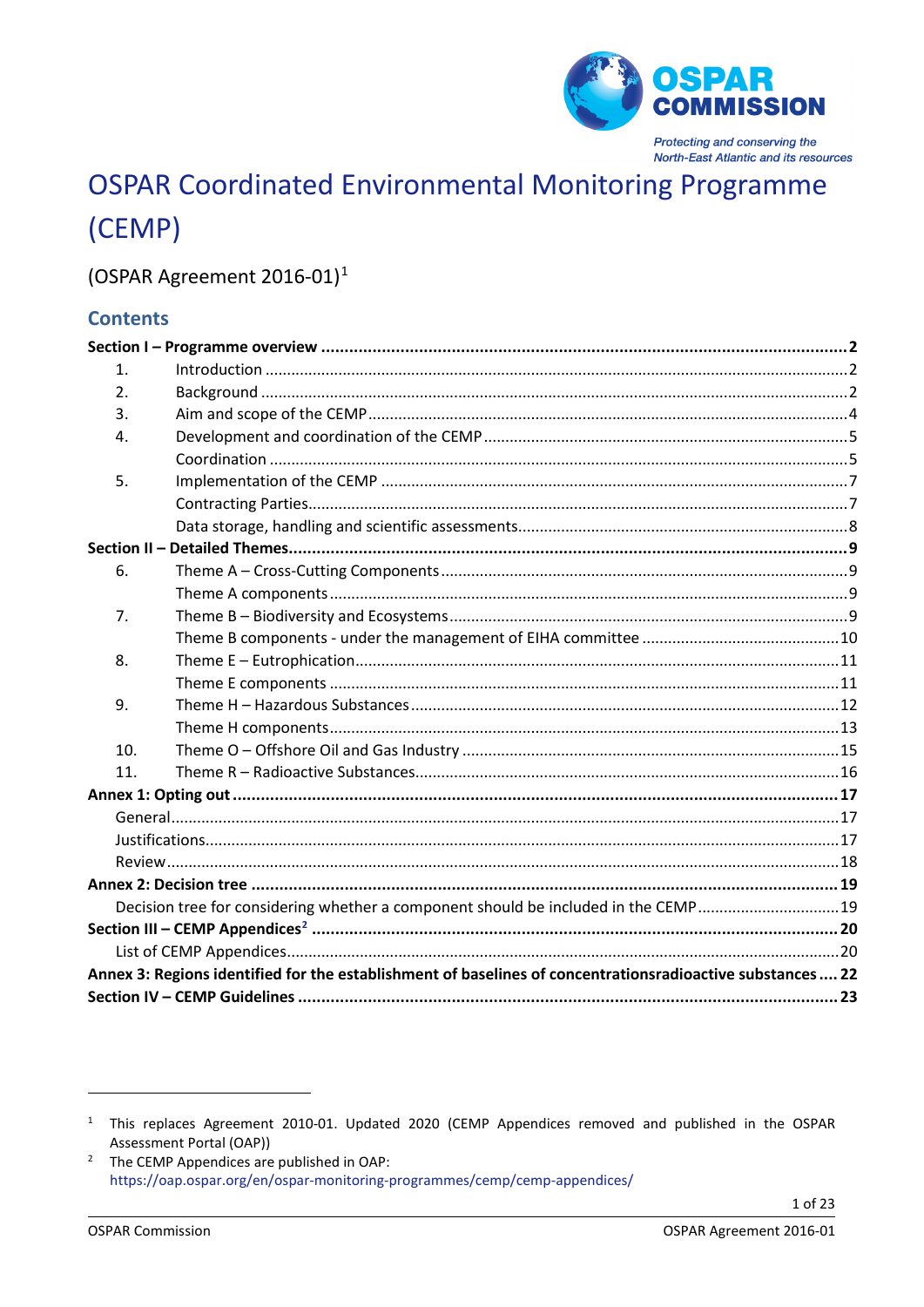# OSPAR Coordinated Environmental Monitoring Programme (CEMP)

## <span id="page-1-0"></span>Section I – Programme overview

## <span id="page-1-1"></span>1. Introduction

1.1. Monitoring and assessment are well-established functions of the OSPAR Commission that inform and guide efforts to protect the marine environment of the North-East Atlantic. Higher-level strategic planning of this work is set out in the OSPAR Joint Assessment and Monitoring Programme (JAMP), including the requirements for thematic and holistic assessments, such as the Intermediate Assessment 2017 and the Quality Status Reports. The Coordinated Environmental Monitoring Programme (CEMP) is the part of OSPAR's monitoring and assessment work where Contracting Parties seek to coordinate the operation of monitoring, data collection and assessment activities with the aim of facilitating the development of common and coherent assessments that address the questions identified in the JAMP.

1.2. OSPAR has a long history in monitoring and assessment stretching back to the 1980s through the JAMP and the forerunner to this broader CEMP, and separate programmes for riverine inputs and direct discharges (RID), atmospheric inputs (CAMP) and radioactive substances. Starting with a focus on pollution from landbased sources and its effects, OSPAR's needs for monitoring and assessment have expanded considerably to include a wide range of pressure and state indicators for marine ecosystems. The CEMP takes in all of OSPAR's existing regular monitoring and assessment work in support of the North East Atlantic Environment Strategy and its thematic strategies, as well as new monitoring and assessment that is being developed for biodiversity.

1.3. This CEMP agreement explains the overall aims and concepts that apply within the CEMP and the scope and characteristics of the six CEMP thematic monitoring programmes (themes). The CEMP Appendices set out details of the agreed monitoring and assessment approaches for each component of these themes including the approaches to be applied to realise coordination of monitoring and assessment.

### <span id="page-1-2"></span>2. Background

2.1 For the purposes of the OSPAR Convention Annex IV Article 1 [\(http://www.ospar.org/convention/text\)](http://www.ospar.org/convention/text) [, '](file://INTRANET/org/DBASE/DECRECS/AGREEMENTS/,%20)monitoring' is defined as the repeated measurement of:

- a. the quality of the marine environment and each of its compartments, that is, water, sediments and biota;
- b. activities or natural and anthropogenic inputs which may affect the quality of the marine environment;
- c. the effects of such activities and inputs.

2.2 The OSPAR JAMP sets out that, "The monitoring data and information generated by OSPAR through its coordinated environmental monitoring activities form the basis for assessment of the state of the OSPAR maritime area". These include the Intermediate Assessment 2017 and the Quality Status Report. Such data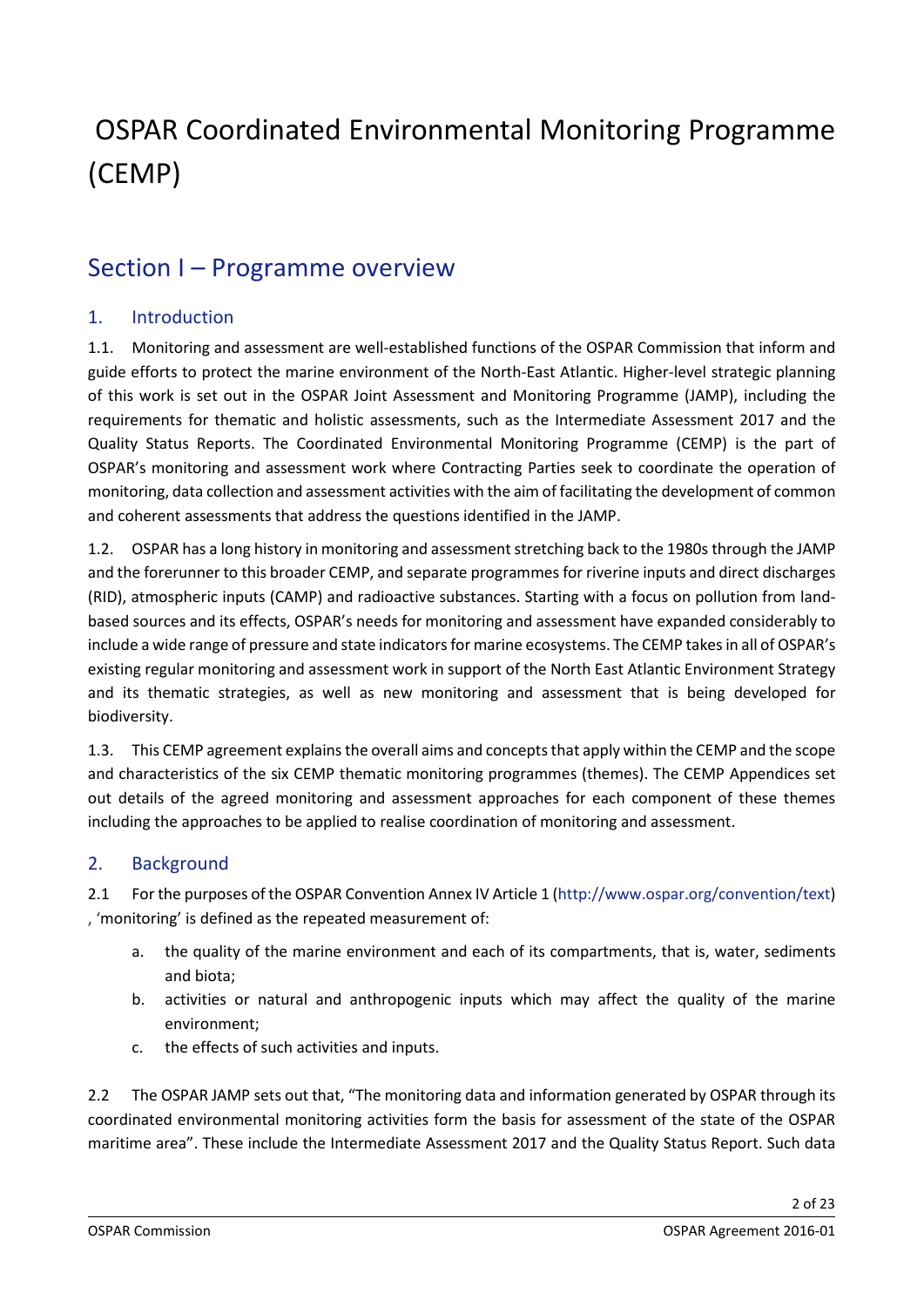and information should be "gathered in accordance with agreed OSPAR guidelines and procedures" and thus be "comparable across the breadth of the OSPAR maritime area".

2.3 OSPAR develops monitoring and assessment within the scope of these definitions to support work towards the strategic objectives of the North-East Atlantic Environment Strategy, which are reflected in the themes under the JAMP and the corresponding thematic programmes of the CEMP. In terms of the "policycycle" at Figure 2, the JAMP involves the "identification of information needs" and the overall approaches that will be used to address them. The CEMP specifies those information needs more precisely and sets out common approaches for the implementation of "data collection and monitoring" and "data analysis – assessment".



*Figure 2: A stylised policy/ management cycle. The OSPAR CEMP complements the JAMP and implements the part of the cycle that goes from 'information needs' to 'Data analysis – assessment'.*

2.4 The scope of the CEMP encompasses a range of different issues, data types and assessment approaches. The overall programme is therefore designed with a degree of flexibility to accommodate both the specificities of the different issues and practical differences in the way that monitoring and assessment have already been developed. The programme includes both monitoring data from direct measurements (e.g. litter or hazardous substances) as well as data derived from monitoring through modelling and/or aggregation of parameters (e.g. for noise or certain biodiversity indicators). Furthermore the programme includes regular data and information collection from other organisations for use in OSPAR assessments. The CEMP covers assessment procedures by specifying assessment tools such as criteria or data aggregation procedures. Arrangements and timetables for the development of assessments are set out in the JAMP.

2.5 Where relevant, the CEMP also aims to help Contracting Parties who are EU Member States deliver the requirements of EU marine legislation. The EU Marine Strategy Framework Directive states in Article 8.2 that when Member States make an initial assessment of their marine waters they:

"… shall take into account, or use as their basis, other relevant assessments such as those carried out jointly in the context of Regional Sea Conventions, so as to produce a comprehensive assessment of the status of the marine environment".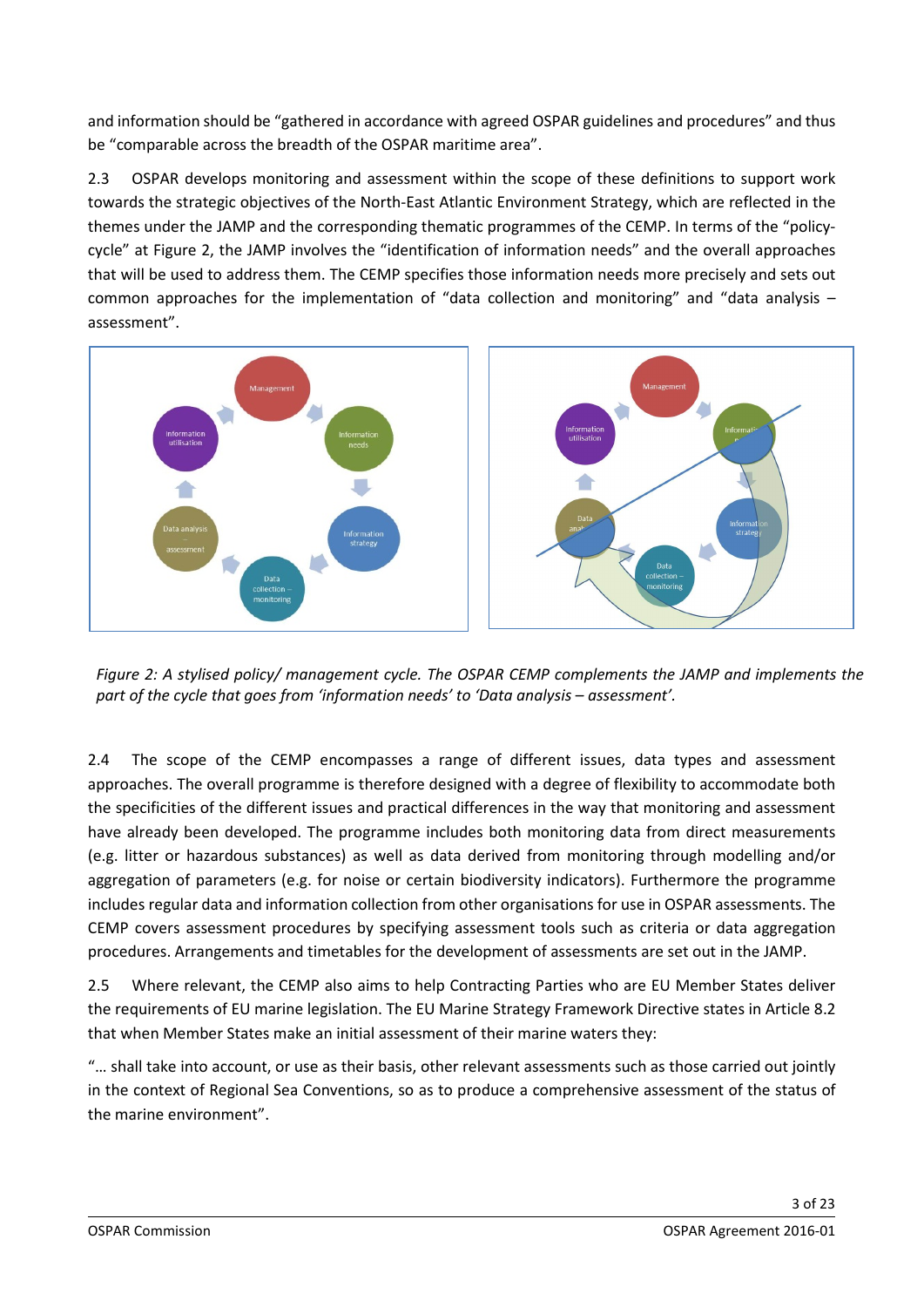And in Article 11:

"On the basis of the initial assessment made pursuant to Article 8(1), Member States shall establish and implement coordinated monitoring programmes … Monitoring programmes shall be compatible within marine regions or sub-regions and shall build upon, and be compatible with, relevant provisions for assessment and monitoring laid down by Community legislation, including the Habitats and Birds Directives, or under international agreements.

"Member States sharing a marine region or sub-region shall draw up monitoring programmes and shall, in the interest of coherence and coordination, endeavour to ensure that:

"(a) Monitoring methods are consistent across the marine region or sub-region<sup>[3](#page-3-1)</sup> so as to facilitate comparability of monitoring results;

"(b) Relevant transboundary impacts and transboundary features are taken into account"

#### <span id="page-3-0"></span>3. Aim and scope of the CEMP

3.1. The aim of the CEMP is to deliver comparable data from across the OSPAR maritime area, and to use these data to prepare coherent assessments that address the specific questions identified in the JAMP.

3.2. The CEMP is divided into the following themes reflecting the different issues that OSPAR is addressing under its thematic objectives, as set out in the JAMP:

#### **a. Theme A: Cross cutting Components (under CoG)**

- Monitoring and assessment related to ocean acidification.

#### **b. Theme B: Biodiversity and Ecosystems**

- Biodiversity and ecosystem monitoring and assessment **(under BDC)**

- Human activity and pressure monitoring and assessment **(under EIHA)**

#### **c. Theme E: Eutrophication (under HASEC)**

- Eutrophication monitoring and assessment.

#### **d. Theme H: Hazardous Substances (under HASEC)**

- Contaminants and their biological effects monitoring and assessment.

#### **e. Theme O: Offshore Oil and Gas Industry (under OIC)**

- Monitoring and assessment related to the offshore oil and gas industry, focused on produced water from offshore installations.

#### **f. Theme R: Radioactive Substances (under RSC)**

- Environmental and pressure data and assessments related to radioactive substances

3.3. Each theme is composed of a number of components as set out at Section II, Detailed CEMP Themes. The details of monitoring and assessment for each component are set out in the CEMP Appendices, Section III.

<span id="page-3-1"></span><sup>&</sup>lt;sup>3</sup> (Sub)regions under the Marine Strategy Framework Directive broadly coincide with the OSPAR Regions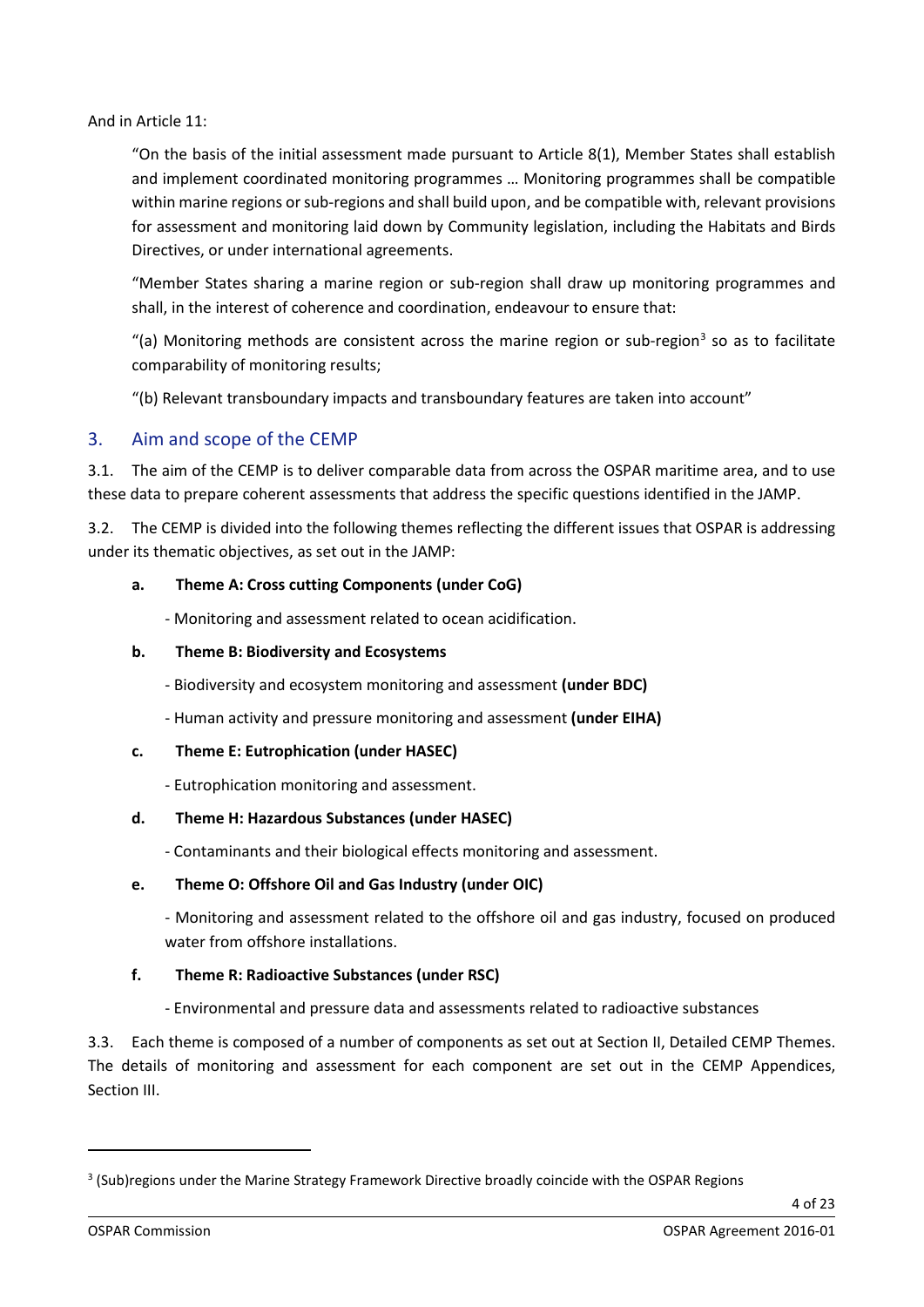3.4. Monitoring and assessment under the CEMP have both temporal and spatial aspects. Temporal trend monitoring programmes are programmes designed to detect long-term trends in populations, habitat states, human pressures, substance concentrations or effects in the maritime area. The optimal frequency of assessment will depend on the pressure or state characteristics being monitored and other details such as whether monitoring is in open water or sediment of contaminants or biodiversity. Spatial programmes provide information on the spatial variability of relevant pressure or state indicators across the OSPAR Convention area or its regions. In some cases spatial programmes are used to support area-based classifications.

3.5. These temporal and spatial requirements are closely related. An assessment may lead to recommendations for the development of a temporal trend programme from a spatial survey or vice versa. For example:

- a. If an area of concern is identified in a spatial programme, a temporal trend programme may be implemented at a limited number of representative sites;
- b. If a temporal trend changes unexpectedly, a spatial programme may be used to investigate the sources of any environmental pressure, the causes, or the extent of the problem.

3.6. Where possible, monitoring of state or impact indicators is linked to pressure monitoring, so as to facilitate understanding of the association between changes in anthropogenic activity and the marine environment as well as assessment of the efficacy of measures taken.

## <span id="page-4-0"></span>4. Development and coordination of the CEMP

#### <span id="page-4-1"></span>**Coordination**

4.1. For coordinated monitoring and assessment of a component of the CEMP to be fully realised the following coordination tools should be in place:

- Monitoring and/or data collection guidelines;
- Coordinated arrangements for data submission and management;
- Quality assurance tools;
- Assessment criteria and, where relevant, procedures for aggregation or integration of data prior to assessment;

4.2. As a general principle, work to develop these coordination tools for each component should be taken forward by the relevant thematic committee, so that its monitoring and assessment are coordinated. The inclusion of components within the CEMP where certain coordination tools are lacking is thus intended to:

- i. stimulate the development of the tools needed for coordinated monitoring;
- ii. provide an early warning to Contracting Parties to prepare and implement relevant monitoring;
- iii. signal OSPAR's aim to realise coordinated monitoring as a basis for comparable assessment.

4.3. Where documentation of CEMP monitoring guidelines, quality assurance methodologies and assessment tools has been adopted it is published on the OSPAR website. A full list of CEMP guidelines is at Section IV.

4.4. Monitoring and assessment of components of the CEMP can be qualified and made subject to clearly defined and agreed conditions. The purpose is to provide the necessary flexibility to answer specific needs and purposes for coordinated monitoring of those components under the JAMP. Thematic Committees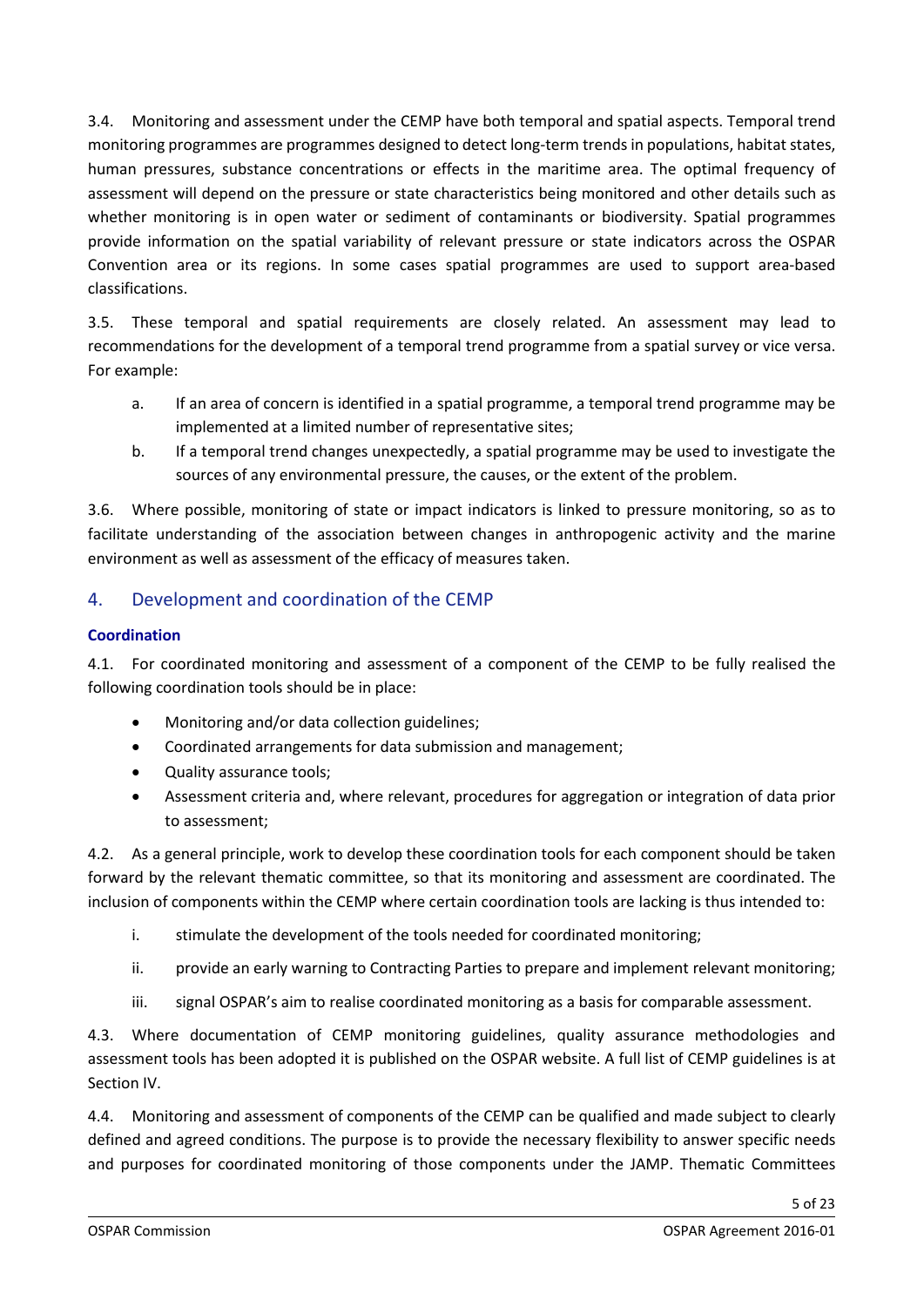responsible for managing each CEMP theme may develop tailored conclusions on the need for development of all coordination tools, taking into account the possibilities for producing comparable assessments. Any such conclusions are detailed in each thematic section.

4.5. Development of monitoring and assessment of a component of the CEMP, therefore, involves the following coordination steps:

- development of a strategy on how a component should be developed;
- development of the precise objectives (e.g. the statistical approach) of the monitoring and assessment and relevant assessment units;
- development of monitoring and/or data collection guidelines;
- development of quality assurance tools;
- development of assessment tools, including assessment criteria and, where needed, aggregation or integration procedures;
- planning of activities in space and time;
- identification of gaps in coverage that need to be filled;
- development of arrangements for submission and management of data;
- clarity on what are the essential elements and arrangements needed to assess any parameter and, where needed, arrangements to assess data that are not fully harmonised between Contracting Parties;
- common assessment organised by the appropriate OSPAR thematic committee, including evaluation of whether the programme met its goals and how it should be further developed.

4.6. In order to quickly track progress of the development of components of the CEMP as the coordination of monitoring and assessment becomes more fully developed the following dashboard icons are used on each of the CEMP Appendices to show their level of progress:



#### 4.7. These needs are as follows:

• Information collection needs developing: where the CEMP component does not involve a coordinated monitoring programme but is made up of information and monitoring coming in from other sources; this indicates development needs related to improving the collection of information and data from these sources.

**need**

- Monitoring guidelines need developing: where new coordinated monitoring is needed and there are no agreed guidelines, including on data collection.
- Assessment criteria need developing: assessment criteria and, as relevant, guidance on the assessment unit/scale (temporal and spatial), baseline or reference level have yet to be agreed;
- Quality assurance tools need developing: quality assurance procedures for the monitoring, analysis and data flow yet to be developed and agreed.

**component**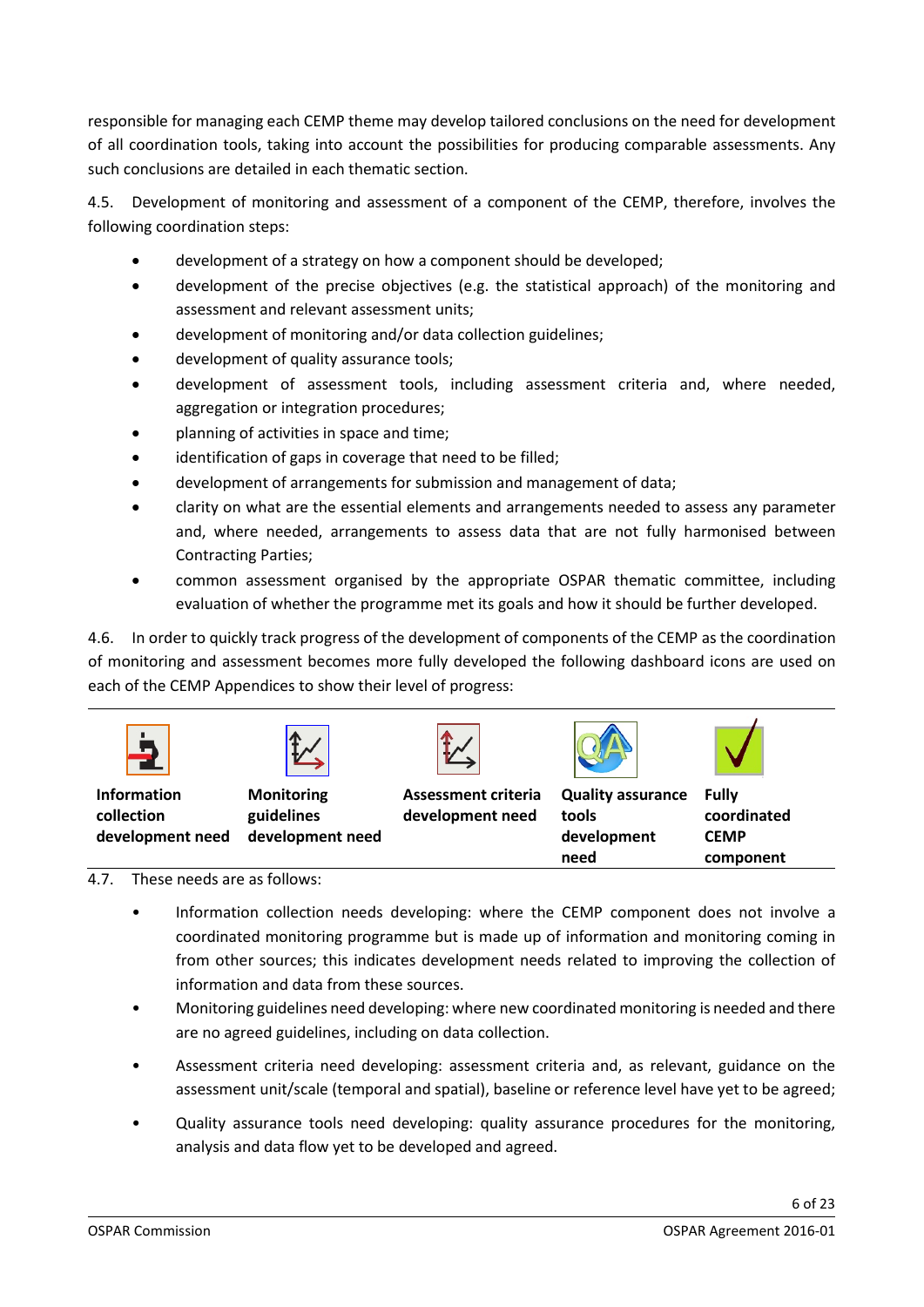• Fully coordinated CEMP component: all coordination tools (as outlined in §4.1) are in place, monitoring implemented.

4.8. The relevant thematic Committee will review the development of each component for which it is responsible and give guidance on the implementation of coordinated monitoring by Contracting Parties. Contracting Parties may opt out from monitoring full CEMP components, when certain conditions are met, as defined in Annex 1.

4.9. The OSPAR committee responsible for each theme should periodically consider the inclusion of new monitoring or assessment activities as components of the CEMP. The relevant Committee should organise a review of the case for inclusion in order to reach conclusions on the need for coordinated monitoring across the OSPAR maritime area or in specific OSPAR Regions. Where possible, the generic decision tree (Annex 2) should be used to guide this review.

## <span id="page-6-0"></span>5. Implementation of the CEMP

### <span id="page-6-1"></span>**Contracting Parties**

5.1. Contracting Parties should implement monitoring of the fully coordinated components of the CEMP and other components where agreed by the thematic Committees. Contracting Parties are encouraged to implement monitoring for other components on a voluntary basis using those tools that have been developed so as to prepare for coordinated monitoring. Implementation is achieved through ongoing or specific national programmes coordinated within that country, national programmes coordinated on a regional or Convention-wide basis and programmes carried out by one or more supplier/contractor on behalf of the OSPAR Commission and paid for by Contracting Parties (including one-off surveys).

5.2. The current content of the national monitoring programmes of individual Contracting Parties, and work being developed in the context of the EU MSFD Common Implementation Strategy, should be taken into account in updating information on implementation in the CEMP Appendices.

5.3. Contracting Parties may opt out from monitoring of fully coordinated CEMP components, when certain conditions are met as defined in Annex 1. The justification provided by a Contracting Party for opting out of part of the CEMP should always be presented to the relevant thematic Committee.

5.4. On a regular basis, Contracting Parties should review their monitoring and assessment activities to identify if they should be participating in a particular OSPAR monitoring and assessment activity under an OSPAR theme. Where a Contracting Party has opted out of implementing monitoring for a CEMP component, the Contracting Party in question should review the situation at least every six years and report the outcome to the relevant thematic Committee or OSPAR's Coordination Group (CoG), as appropriate.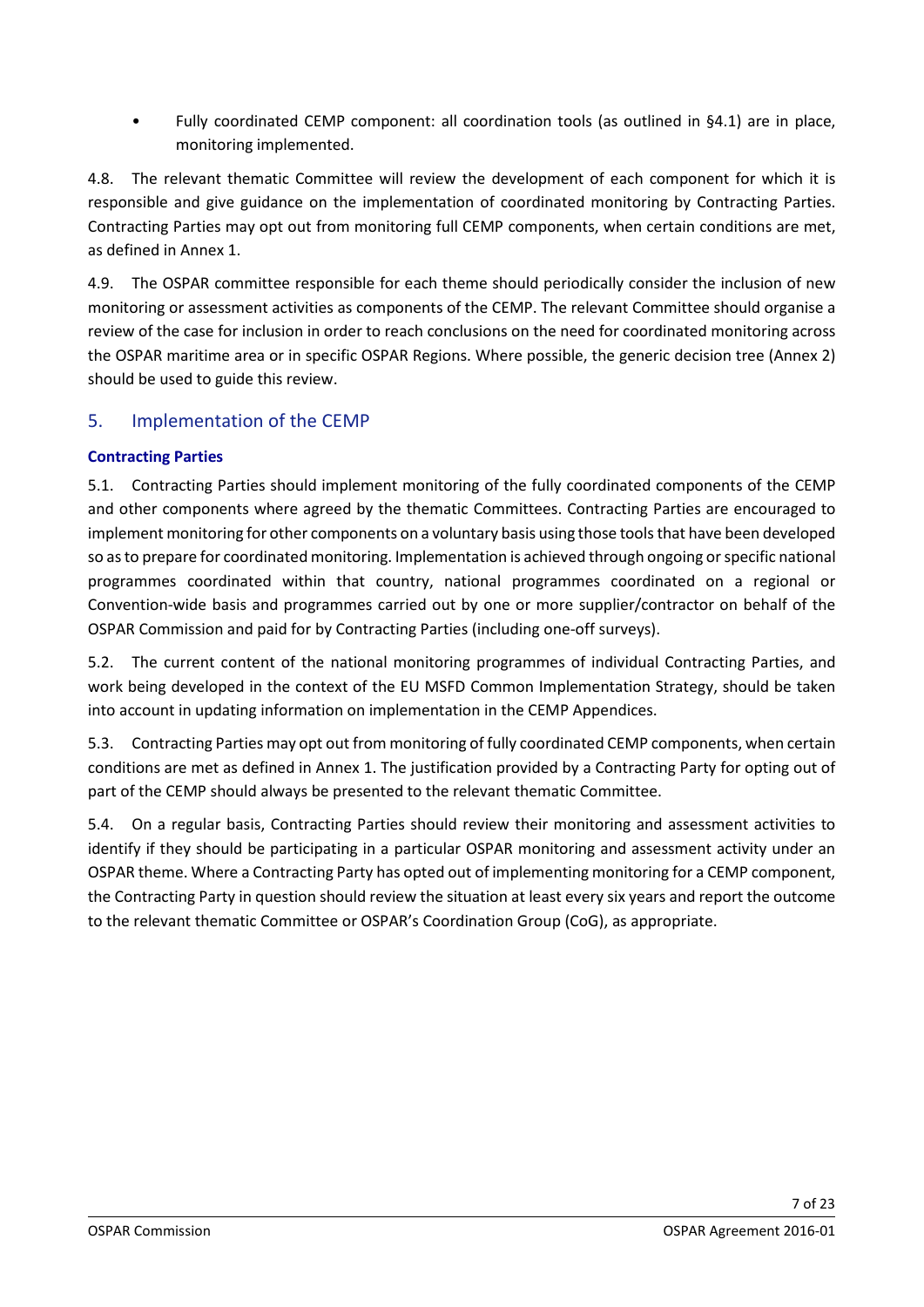#### **Secretariat**

5.5. For each meeting of the relevant OSPAR thematic Committee or CoG, the OSPAR Secretariat should produce a summary of issues for consideration by that Committee in progressing its elements of the CEMP. This should include any updates on the development of coordination tools, organisation of assessments scheduled under the JAMP and implementation of CEMP monitoring. The Secretariat should ensure that the Appendices to the CEMP are up-to-date, working with the relevant Committee and their working groups. These actions serve four important purposes:

- a. to identify the extent of the existing coordinated monitoring programme; that is, the CEMP as implemented;
- b. to identify the gaps in monitoring activities for which it should be possible to design and initiate monitoring activities; i.e. the parts of the CEMP due for implementation;
- c. to finalise the aspects of the CEMP components which are still in development, for example consolidation of indicators, elaboration of monitoring guidelines, quality control procedures, assessment tools or data storage arrangements.
- d. to ensure that assessments are progressed in accordance with the JAMP.

#### **OSPAR thematic Committees**

5.6. OSPAR thematic Committees should ensure that the implementation of relevant components of the CEMP is reviewed annually in order to make arrangements necessary for progressing implementation. The Secretariat's summary and the updated CEMP Appendices should be used to guide this review. This consideration should track the progress of the programmes, e.g. monitoring and data submission, quality assurance, collating data, producing assessment reports and initiating new programmes, as and when opportunities arise.

5.7. Thematic Committees should ensure that assessments of monitoring data include a review of the need for any changes in the monitoring of CEMP components and ensure communication of any recommendations to Contracting Parties and, as appropriate, to the Coordination Group and OSPAR. On the basis of the results of an assessment, the decision can be: to continue; to discontinue; or, to change the programme in terms of the parameters measured, the frequency of measurements or the sampling locations. Continuation of some long-term time-series may be of value regardless of the results of the assessment if, for example, they have value as a reference time-series.

5.8. Where a thematic Committee concludes that coordinated, Convention-wide or Region-wide monitoring of a component of the CEMP should be discontinued, it should prepare advice to OSPAR. This should explain the relative costs and benefits of continuing and discontinuing monitoring, taking into account the value of the data collected for further interpretation of temporal and spatial trends and environmental quality status. Where appropriate, the Committee should identify options for reducing monitoring efforts as well as discontinuation. In decisions as to whether to exclude a component from the CEMP, the thematic Committee should be guided by the justification requirements for opting out within that theme. A final decision on excluding a component from the CEMP should be agreed at OSPAR level.

#### <span id="page-7-0"></span>**Data storage, handling and scientific assessments**

5.9. Assessments based on monitoring data critically depend on practical mechanisms for handling and managing data. It is important that data handling requirements are dealt with in a way that maximises efficiency and reduces costs. The OSPAR Data and Information Management Strategy (ODIMS) and Data and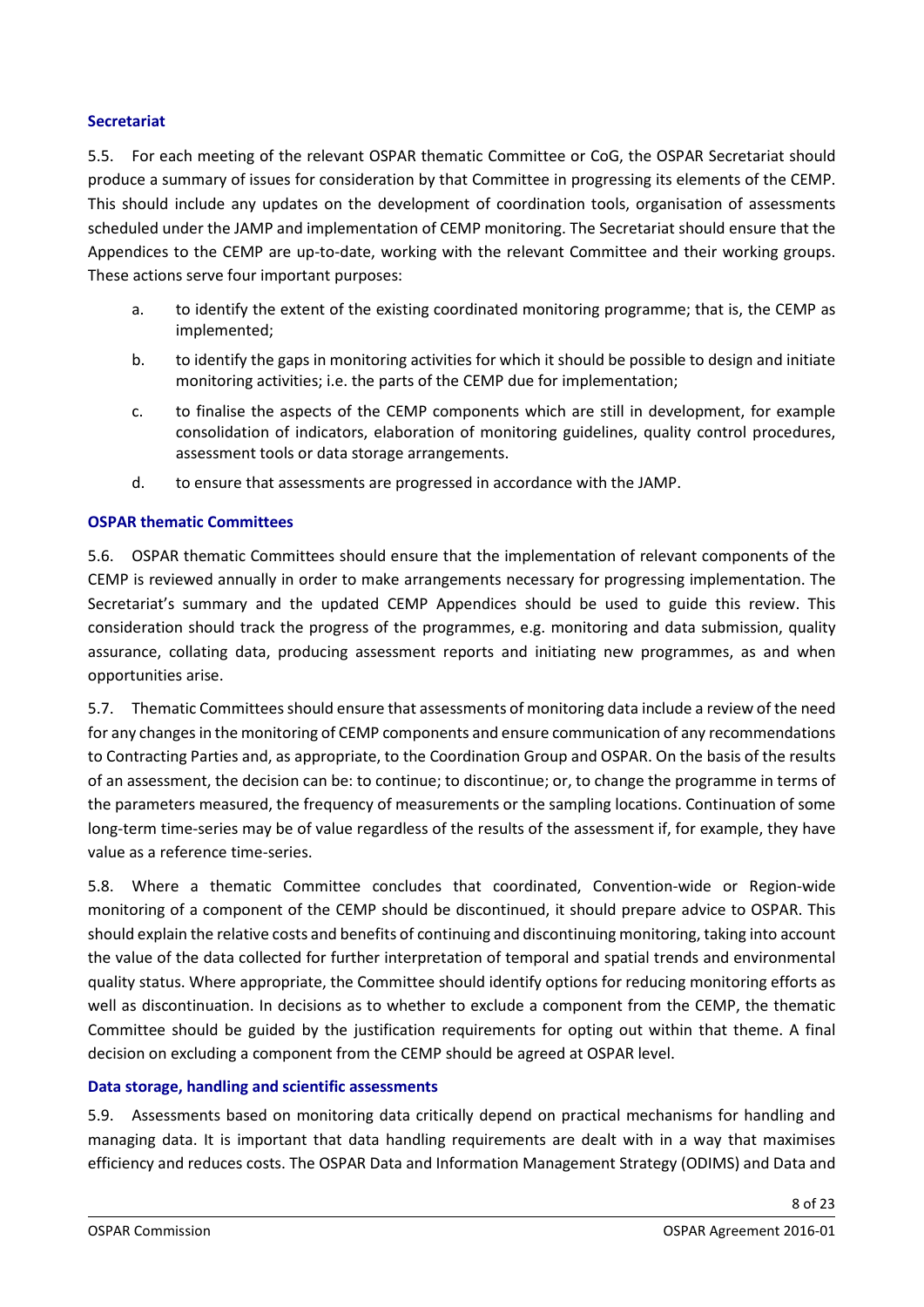Information Management System have been designed to deliver this. The data centres for handling CEMP data may be found at national centres (e.g. beach litter [http://www.mcsuk.org/ospar\)](http://www.mcsuk.org/ospar/), at ICES [\(http://www.ices.dk/marine-data/Pages/default.aspx\)](http://www.ices.dk/marine-data/Pages/default.aspx), and in European/Global initiatives such as EMODnet [\(http://www.emodnet.eu\)](http://www.emodnet.eu/) as well as at the Secretariat [\(http://www.ospar.org/data\)](http://www.ospar.org/data). These centres provide scientific support and processing of data. OSPAR will therefore work to develop and strengthen the roles of these collaborating centres.

5.10. Linking observed changes in state and changes in pressures as well as other independent changes, for example changes in water temperature and in species, may require comparison of data held by OSPAR's data centres with data from other data centres. Data system compatibility will be fundamental in the future for a wide-range of data types. OSPAR will work closely with collaborating centres to ensure that data compatibility and transferability are possible (see link to Data and ODIMS).

## <span id="page-8-0"></span>Section II – Detailed Themes

## <span id="page-8-1"></span>6. Theme A – Cross-Cutting Components

6.1. This theme of the JAMP is concerned with integrating the work under the other themes into a wider perspective, alongside more general studies of the seas. Ocean Acidification is a new component where monitoring is being developed. Other components will be included if the need arises.

#### <span id="page-8-2"></span>**Theme A components**

A1 Parameters related to Ocean Acidification (Appendix A1);

- Measurements of ocean chemistry, e.g. carbonates
- Measurements of pH
- Measurements of impacts on biota

## <span id="page-8-3"></span>7. Theme B – Biodiversity and Ecosystems

7.1. The Biodiversity Theme of the JAMP covers both the state of ecosystem components and pressures from human activities. Monitoring and assessment under the Biodiversity and Ecosystem Theme of the CEMP (Theme B) has the aim of providing information on:

- a. the status of biodiversity components of marine ecosystems and how these change in space and time (monitoring under the management of the Biodiversity Committee - BDC);
- b. the extent, intensity and duration of human activities and pressures and how these change in space and time (monitoring under the management of the Environmental Impact of Human Activities Committee - EIHA).
- 7.2. Monitoring under Theme B includes:
	- a. monitoring of OSPAR Common Indicators, which are subject to the agreements of the OSPAR Commission on implementation of Common Indicators; and
	- b. other monitoring and data collection that has been agreed for the purposes of the implementation of the Biodiversity and Ecosystems thematic strategy and the Strategy for the Joint Assessment and Monitoring Programme (JAMP). These types of monitoring have usually been the subject of a specific OSPAR instrument (Recommendation or other agreement) setting out the scope of the programme.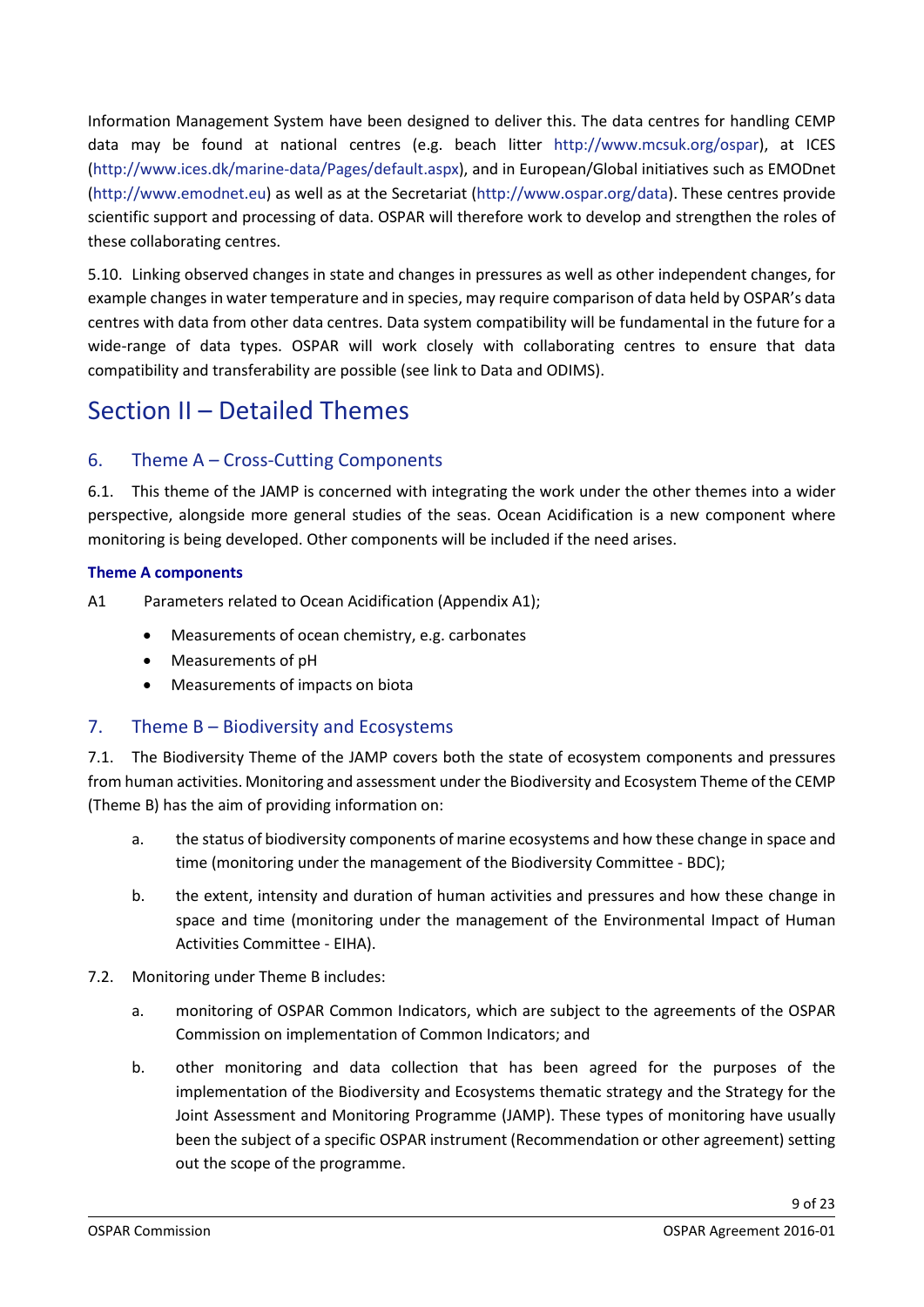7.3 Coordinated monitoring is not yet in place in the case of many biodiversity features or recently recognised pressures, such as underwater noise. OSPAR Contracting Parties are therefore endeavouring to improve the coordination of approaches for data collection through the development of OSPAR Candidate Indicators. This includes the development of coordination tools, such as monitoring guidelines, quality assurance procedures and assessment routines.

#### **Theme B components - under the management of the Biodiversity Committee**

- BB1 Mammals M3, Abundance and distribution of seals (Appendix BB1-M3);
- BB2 Mammals M4, Cetacean abundance and distribution (Appendix BB2-M4):
- BB3 Mammals M5, Grey seal pup production (Appendix BB3-M5);
- BB4 Birds B1, Marine bird abundance (Appendix BB4-B1);
- BB5 Birds B3, Marine bird breeding success/failure (Appendix BB5-B3);
- BB6 Fish FC1, Fish abundance (Appendix BB6-FC1);
- BB7 Fish FC2, Proportion of large fish (LFI) (Appendix BB7-FC2);
- BB8 Benthic Habitats BH2, Condition of benthic habitat defining communities (MMI) (Appendix BB8-BH2);
- BB9 Benthic Habitats BH3, Physical damage of predominant and special habitats (Appendix BB9-BH3);
- BB10 Pelagic Habitats PH1/FW5, Plankton lifeforms (Appendix BB10-PH1/FW5);
- BB11 Pelagic Habitats PH2, Plankton biomass and/or abundance (Appendix BB11-PH2);
- BB12 Pelagic Habitats PH3, Plankton diversity index (Appendix BB12-PH3);
- BB13 Non-Indigenous Species NIS3, Trends in arrival of new non-indigenous species (Appendix BB13-NIS3);
- BB14 Food Webs FW2, Production of phytoplankton (Appendix BB14-FW2);
- BB15 Food Webs FW3, Size composition in fish communities (Appendix BB15-FW3);
- BB16 Food Webs FW4, Changes in average trophic level of marine predators (Appendix BB16-FW4);
- BB17 Habitat Mapping Database (Appendix BB17);
- BB18 Marine Mammal Bycatch (Appendix BB18-M6)
- BB19 Mean maximum length of demersal fish and elasmobranchs (Appendix BB19-FC3).

#### <span id="page-9-0"></span>**Theme B components - under the management of EIHA committee**

- BE1 Marine litter on beaches (Appendix BE1);
- BE2 Marine Litter on the sea floor (Appendix BE2);
- BE3 Plastic Particles in fulmar stomachs (Appendix BE3);
- BE4 Impulsive underwater noise (Appendix BE4);
- BE5 Dumped conventional and chemical munitions (Appendix BE5);
- BE6 Offshore Renewable Energy Developments (Appendix BE6);
- BE7 Dumping of wastes and other matter (Appendix BE7).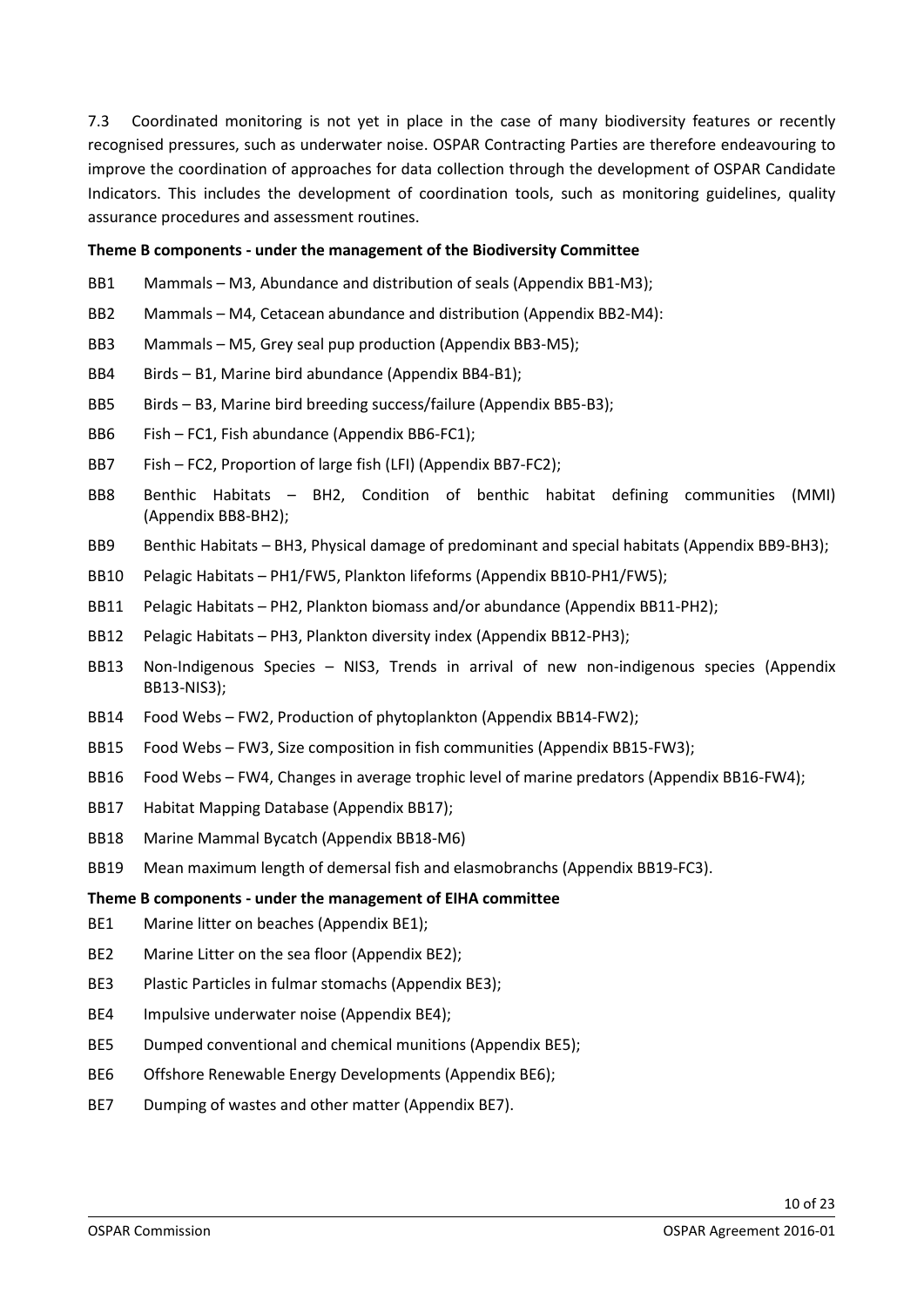## <span id="page-10-0"></span>8. Theme E – Eutrophication

8.1. The OSPAR Eutrophication Monitoring Programme<sup>[4](#page-10-2)</sup> is an integral part of the OSPAR Eutrophication Strategy. OSPAR has developed a common assessment framework to assist Contracting Parties to identify, in a consistent way, areas where anthropogenic nutrient inputs may cause pollution. This also enables periodic assessment of the eutrophication status of the OSPAR maritime area and the progress made towards the Strategy's objective. The framework provides the basis for enabling Contracting Parties to assess and classify the eutrophication status of their maritime waters under the Common Procedure for the Identification of the Eutrophication Status of the OSPAR Maritime Area ("Common Procedure", agreements 2005-3 and 2013-8).

8.2. Progress in reducing nutrient inputs is regularly assessed by OSPAR, based on national [implementation](http://www.ospar.org/content/content.asp?menu=00270303040000_000000_000000)  [reporting](http://www.ospar.org/content/content.asp?menu=00270303040000_000000_000000) by Contracting Parties.

8.3. The monitoring and assessment procedures associated with the eutrophication monitoring programme incorporate a certain degree of flexibility addressing sub-regions of the maritime area with different levels of risk (i.e. problem areas, potential problem areas and non-problem areas with regard to eutrophication) and different characteristics (stratified/non-stratified water bodies, rocky/non-rocky shores etc.). National monitoring programmes are designed to maximise the possibility for using the same monitoring for the EU Water Framework Directive and the EU Marine Strategy Framework Directive for those Contracting Parties bound by these instruments.

8.4. OSPAR has already agreed within the context of the CEMP and the Riverine and Direct Discharges<sup>[5](#page-10-3)</sup> and the Comprehensive Atmospheric Monitoring Programme<sup>[6](#page-10-4)</sup> that eutrophication components are to be monitored on a mandatory basis, subject to clearly defined and agreed conditions. These agreements continue to apply in the CEMP. Opt-out provisions do not apply to these components, given that Contracting Parties had already considered opt-out possibilities before commitment to the monitoring. It should be noted that this would not preclude OSPAR deciding on the need for continuing Convention-wide or Region-wide monitoring, based on advice from HASEC.

#### <span id="page-10-1"></span>**Theme E components**

#### *Marine environmental quality*

- E1 Nutrients in seawater (Appendix E1)<sup>[7](#page-10-5)</sup> to be monitored on a mandatory basis as a requirement of the Eutrophication Monitoring Programme (Agreement 2005-4, revised in 2013);
- E2 Direct and indirect eutrophication effects (Appendix E2)<sup>8</sup> in problem and potential problem areas to be monitored on a mandatory basis as a requirement of the Eutrophication Monitoring Programme.

<span id="page-10-2"></span><sup>4</sup> Where the Eutrophication Monitoring Programme is in operation it forms part of the CEMP.

<span id="page-10-3"></span><sup>5</sup> Agreement 2014-04 (Replaces agreement 1998-05)

<span id="page-10-4"></span><sup>6</sup> Agreement 2015-04 (Replaces Agreement 2001-7)

<span id="page-10-5"></span><sup>7</sup> (For the purposes of OSPAR, nutrients covers: NH4-N; NO2-N; NO3-N; PO4-P; plus temperature and salinity, and includes SiO4-Si in potential problem and problem areas with regard to eutrophication

<span id="page-10-6"></span><sup>&</sup>lt;sup>8</sup> For the purposes of OSPAR, eutrophication effects cover: Phytoplankton chlorophyll; Phytoplankton species composition; Macrophytes; Oxygen; Benthic communities. Monitoring is a requirement of the Eutrophication Monitoring Programme. Monitoring of eutrophication effects in non-problem areas is discretionary.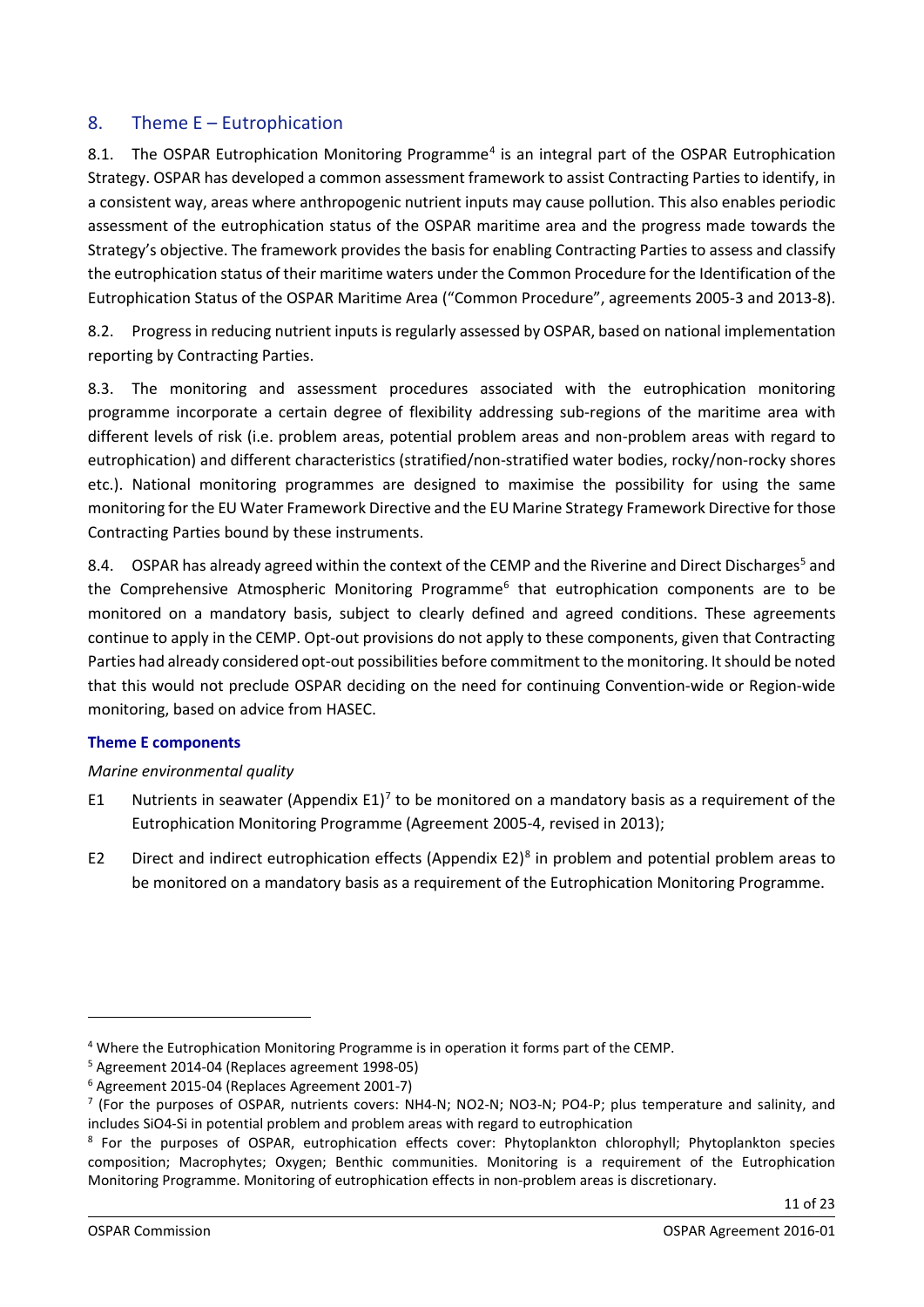#### *Pressures on the marine environment:*

- E3 Riverine Inputs and Direct Discharges as a requirement of the Riverine Inputs and Direct Discharges Monitoring Programme (RID) (Agreement 2014-04, applicable from 1 January 2015). The following determinands are to be monitored on a mandatory basis:
	- ammonia expressed as N
	- nitrates expressed as N
	- orthophosphates expressed as P
	- total N
	- total P
	- suspended particulate matter (SPM)
	- salinity (in saline waters)

E4 Atmospheric inputs to the Marine Environment as a requirement of the Principles for the Comprehensive Atmospheric Monitoring Programme (CAMP) (Agreement: 2015-04).

The following nutrient determinands are to be measured on a mandatory basis in precipitation:

- $\bullet$  ammonium (NH<sub>4</sub><sup>+</sup>)
- $\bullet$  nitrate (NO<sub>3</sub><sup>-</sup>)

The following nutrient determinands are to be measured on a mandatory basis in air:

- in gaseous phase:  $NO<sub>2</sub>$ , HNO<sub>3</sub>, and NH<sub>3</sub>
- in aerosol phase: ammonium  $(NH<sub>4</sub><sup>+</sup>)$  and nitrate  $(NO<sub>3</sub>)$

The following nutrient determinand should be carried out on a voluntary basis in air:

• NO

### <span id="page-11-0"></span>9. Theme H – Hazardous Substances

9.1. OSPAR's monitoring work on hazardous substances comprises monitoring and assessment of the sources and pathways of contaminants and their concentrations and effects in the marine environment.

9.2. OSPAR has already agreed within the context of the CEMP and the Riverine Inputs and Direct Discharges Monitoring Programme and the Comprehensive Atmospheric Monitoring Programme that certain components for hazardous substances are to be monitored on a mandatory basis, subject to clearly defined and agreed conditions. These agreements continue to apply in the CEMP. Opt-out provisions do not apply to the components that are already monitored on a mandatory basis in 2015, given that Contracting Parties had already considered opt-out possibilities before commitment to the monitoring. It should be noted that this would not preclude OSPAR making decisions on the need for continuing Convention-wide or Region-wide monitoring based on advice from HASEC.

9.3. Certain Theme H components have been categorised as 'Pre-CEMP'. These are components included in the CEMP on the basis of agreements to include in the former-CEMP programme (adopted in 2010 and amended in 2014). Monitoring guidelines, quality assurance tools and/or assessment tools are currently lacking for these components and monitoring of these components is voluntary on a temporary basis, pending the development of those requirements. When HASEC recognises that all three of these requirements for coordinated monitoring are in place, the status will become mandatory. Contracting Parties undertake to support the development of the necessary tools as the basis for coordinated monitoring. These components will be subject to the opt-out provisions set out in Annex 1 once their status becomes mandatory.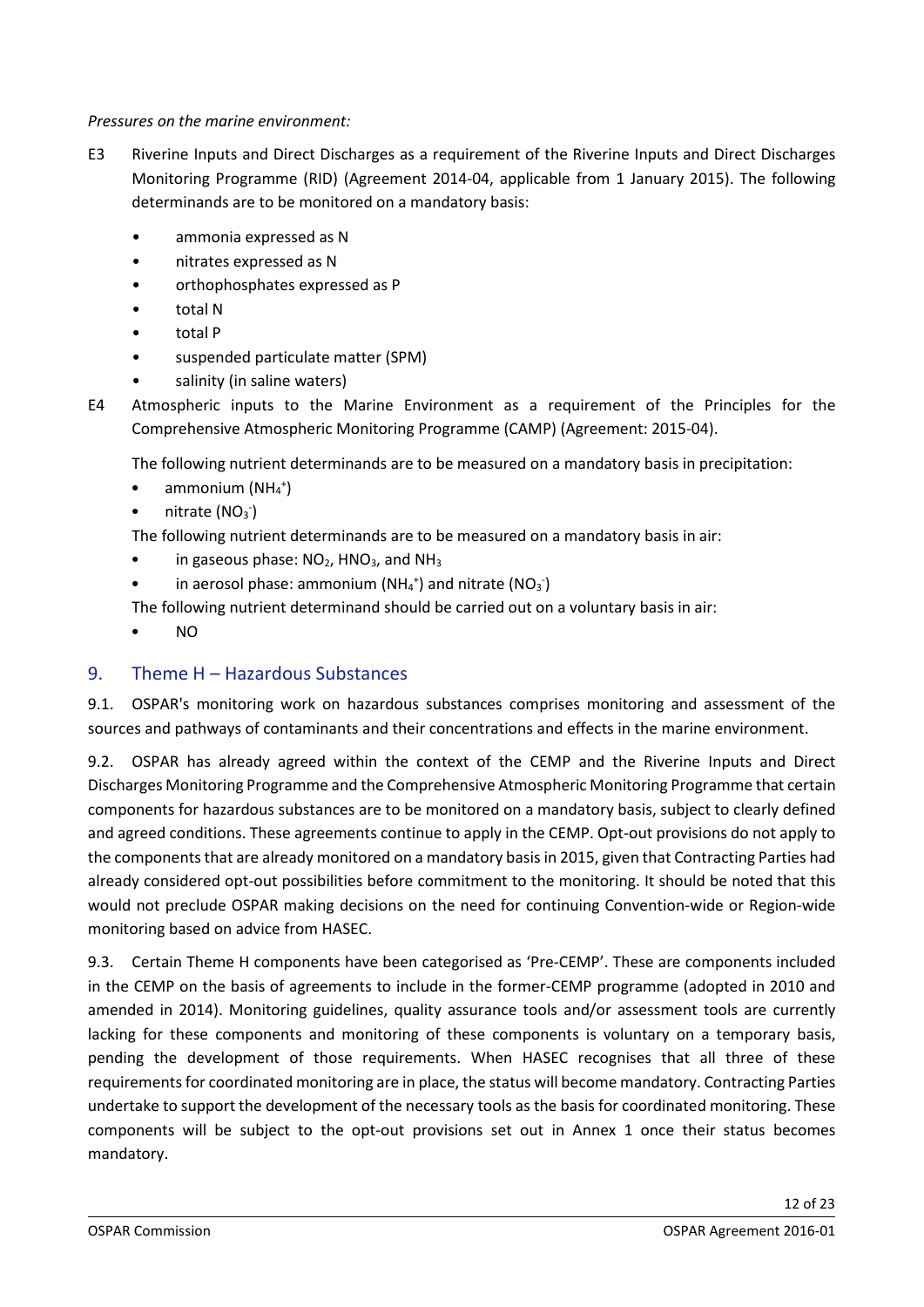#### <span id="page-12-0"></span>**Theme H components**

#### *Marine environmental quality:*

The following components of Theme H of the CEMP are to be measured on a mandatory basis:

- H1 heavy metals cadmium, mercury and lead in biota and sediment (Appendix H1);
- H2 polychlorinated biphenyl (PCB) congeners CB 28, CB 52, CB 101, CB 118, CB 138, CB 153, and CB 180 in biota and sediment (Appendix H2);
- H3 polycyclic aromatic hydrocarbons (PAHs) anthracene, benz[a]anthracene, benzo[ghi]perylene, benzo[a]pyrene, chrysene, fluoranthene, ideno[1,2,3-cd]pyrene, pyrene and phenanthrene in biota and sediment (Appendix H3);
- H4 tributyl tin (TBT)-specific biological effects and TBT in sediment or biota (Appendix H4). Monitoring of TBT concentrations in the marine environment in either sediments or biota should be carried out in parallel with monitoring of TBT-specific biological effects;
- H5 brominated flame retardants hexabromocyclododecane (HBCD) and polybrominated diphenylethers (PBDEs) BDE 28, BDE 47, BDE 66, BDE 85, BDE 99, BDE 100, BDE 153, BDE 154 and BDE 183 in biota and sediment, and BDE 209 in sediment (Appendix H5);

The following components are currently categorised as pre-CEMP and are measured on a voluntary basis on a temporary basis, pending the development of the required coordination tools:

- H6 planar PCB congeners CB 77, CB 126 and CB 169 in biota and sediment. Monitoring of those congeners in sediment should be undertaken only if concentrations of marker PCBs as referred to under 10.4b and Appendix 3 are 100 times higher than the Background Assessment Concentration (Appendix H6);
- H7 alkylated PAHs C1-, C2-, and C3-naphthalenes, C1-, C2- and C3-phenanthrenes, and C1-, C2- and C3 dibenzothiophenes and the parent compound dibenzothiophene in biota and sediment (Appendix H7);
- H8 perfluorooctanesulphonic acid (PFOS) in sediment, biota and water (Appendix H8);
- H9 polychlorinated dibenzodioxins and furans in biota and sediment (Appendix H9). Monitoring of polychlorinated dibenzodioxins and furans should be undertaken only if levels of marker PCBs as referred to under Appendix 3 are e.g. 100 times higher than the Background Assessment Concentration or, when it is known, as an area with high concentrations of polychlorinated dibenzodioxins and furans (hot spots);
- H10 PAH and metal-specific biological effects (Appendix H10);
- H11 general biological effects (Appendix H11);

#### *Pressures on the marine environment*

H12 Riverine Inputs and Direct Discharges to the marine environment as required by the Riverine Inputs and Direct Discharges Monitoring Programme (RID) (Agreement 2014-04 applicable from 1 January 2015).

The following determinands are to be monitored on a mandatory basis:

- total mercury (Hg)
- total cadmium (Cd)
- total copper (Cu)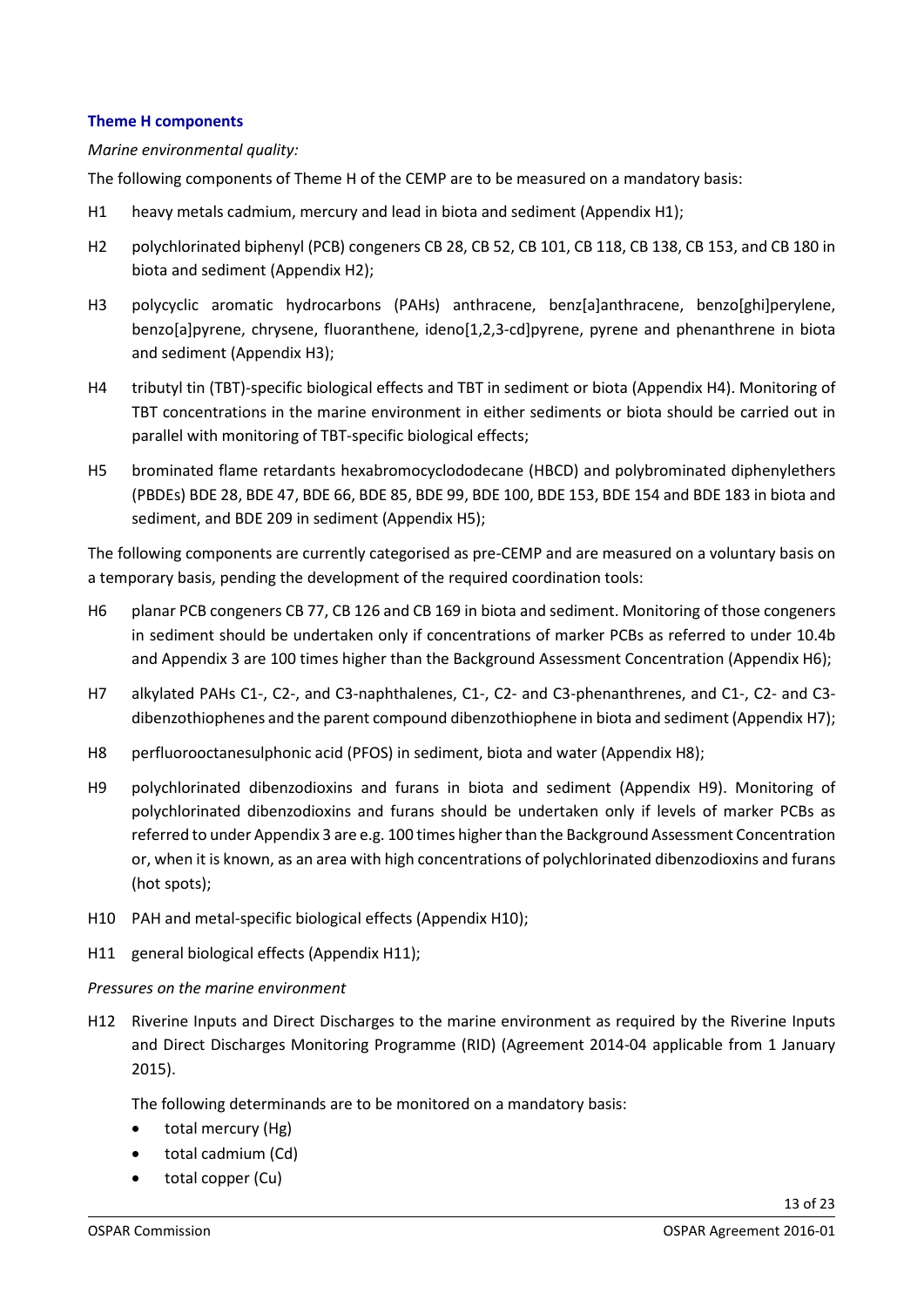- total zinc (Zn)
- total lead (Pb)

The following determinands are recommended for monitoring on a voluntary basis:

- hydrocarbons, in particular PAHs and mineral oil;
- PCBs congeners CB 28, CB 52, CB 101, CB 118, CB 153, CB 138 and CB 180;
- ɣ-HCH (lindane)
- total organic carbon (TOC)
- H13 Atmospheric inputs to the marine environment as required by the Comprehensive Atmospheric Monitoring Programme (CAMP) (Guidance for the Comprehensive Atmospheric Monitoring Programme (CAMP) (Agreement 2015-04).

The following determinands are measured on a mandatory basis in precipitation:

- arsenic
- cadmium
- chromium
- copper
- lead
- mercury
- nickel
- zinc
- ɣ-HCH (lindane)

The following determinands are measured on a voluntary basis in precipitation:

- PCB-congeners CB 28, CB 52, CB 101, CB 118, CB 138, CB 153 and CB 180
- the following PAHs: phenanthrene, anthracene, fluoranthene, pyrene, benz[a]anthracene, chrysene, benzo[a]pyrene, benzo[ghi]perylene, indeno[1,2,3-cd]pyrene

The following determinands are measured on a voluntary basis in air:

- arsenic
- cadmium
- chromium
- copper
- lead
- mercury
- nickel
- zinc
- ɣ-HCH (lindane)
- PCB-congeners CB 28, CB 52, CB 101, CB 118, CB 138, CB 153 and CB 180
- the following PAHs: phenanthrene, anthracene, fluoranthene, pyrene, benz[a]anthracene, chrysene, benzo[a]pyrene, benzo[ghi]perylene, indeno[1,2,3-cd]pyrene
- H14 Annual reporting on mercury losses from the Chlor-Alkali Industry<sup>[9](#page-13-0)</sup>.
- H15 Discharges, emission and losses of Chemicals for Priority Action: Agreement 2004-14 (updated in 2006) on Monitoring Strategies for OSPAR Chemicals for Priority Action sets out how OSPAR implements the

<span id="page-13-0"></span><sup>9</sup> Supported by OSPAR Reporting Format on Mercury Losses from the Chlor-Alkali Industry (Agreement: 2003-5)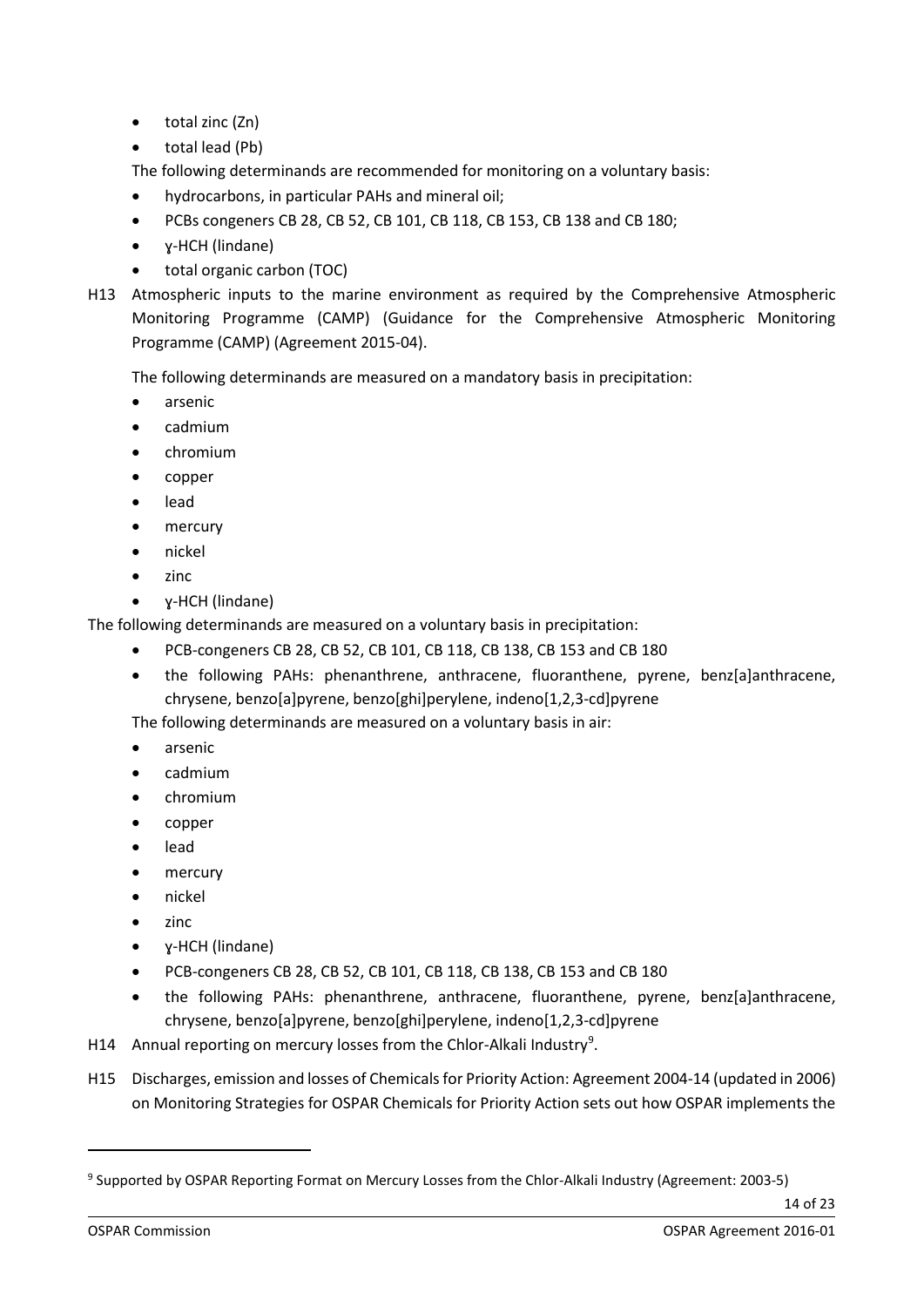suite of agreed monitoring strategies for these specific hazardous substances or groups of hazardous substances. In so far as these monitoring strategies are able to cover CEMP, RID and CAMP elements, they also address, where relevant and practicable, other sources of data and information e.g. from the European Monitoring and Evaluation Programme, OSPAR reports on dumping and placement of wastes or other matter, implementation reports of existing OSPAR and EU measures, reports from specific industries, production and sales figures, EU Water Framework Directive material, one-off surveys, etc. [10.](#page-14-1)

## <span id="page-14-0"></span>10. Theme O – Offshore Oil and Gas Industry

10.1. OSPAR's monitoring with regard to the offshore oil and gas industry takes place in support of the application of a risk-based approach to the management of produced water discharges from offshore installations.

10.2. Furthermore, Contracting Parties report annually to the Offshore Industry Committee (OIC) data on discharges, spills and emissions from offshore oil and gas installations, using a common reporting format (Agreement 2012-08<sup>[11](#page-14-2)</sup>) and procedure for sampling and analysis (Agreement 2006-06<sup>12</sup>). OIC prepares periodic assessments of the impact of discharges, emissions and spills of substances from offshore sources, which cause or are likely to cause pollution. This includes preparation of assessments on specific issues, such as assessments of the impacts of oil and chemicals and cutting piles. The assessments are based on the annual data collection, on research, and on data and information from other sources.

10.3. Monitoring of environmental impacts of discharges from the offshore oil and gas industry is carried out under national monitoring programmes. However, this is guided by the OSPAR Guidelines for Monitoring the Environmental Impact of Offshore Oil and Gas Activities (Agreement 2004-11). OSPAR also has a harmonised reporting format to compile environmental monitoring data and information related to offshore oil and gas activities (Agreement: 2006-07).

#### **Theme O Components**

- O1 total amount of produced water and displacement water discharges from offshore installations;
- O2 total amount of dispersed oil (aliphatic oil) discharged to the sea from produced water and displacement water;
- O3 total amount of dissolved oil content (as represented by BTEX components<sup>13</sup>) in produced water and displacement water;
- O4 offshore chemicals discharged from offshore installations; (Appendix O1)
- O5 emissions to air; (Appendix O1)
- O6 accidental spills of oil and chemicals; (Appendix O1)
- O7 discharges of Organic Phase drilling Fluids (OPF) and cuttings, and;
- O8 discharges of radioactive substances in produced water (Appendix R2).

<span id="page-14-1"></span><sup>&</sup>lt;sup>10</sup> OSPAR Background Documents for Chemicals for Priority Action contain more detailed monitoring strategies.

<span id="page-14-2"></span><sup>&</sup>lt;sup>11</sup> Revised data collection format for the Annual OSPAR Report on Discharges, Spills and Emissions from Offshore Oil and Gas Installations (Replaces 2005-14)

<span id="page-14-3"></span> $12$  Oil in produced water analysis – Guideline on criteria for alternative method acceptance and general guidelines on sample taking and handling (replaces agreement 2005-16)

<span id="page-14-4"></span><sup>&</sup>lt;sup>13</sup> BTEX means Benzene, Toluene, Ethylbenzene, Orthoxylene, Metaxylene and Paraxylene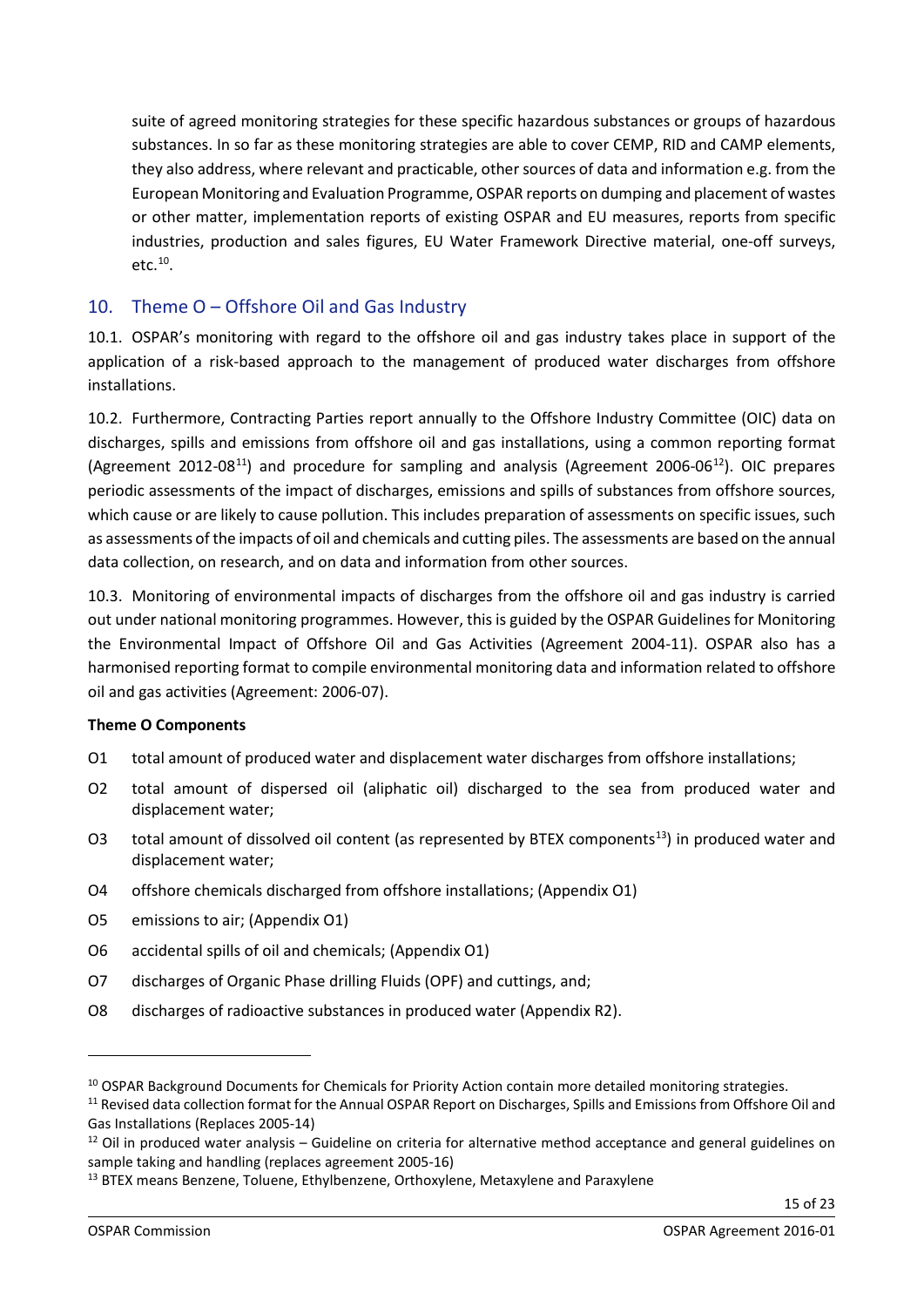### <span id="page-15-0"></span>11. Theme R – Radioactive Substances

11.1. The Radioactive Substances Committee has developed two principal data streams for assessing progress against the Radioactive Substances Strategy; the reporting of discharges from the nuclear and nonnuclear sector and the reporting of environmental concentrations of indicator radionuclides associated with the nuclear and non-nuclear sectors.

11.2. The reporting of discharges is carried out through agreed reporting formats and guidelines for identified sub-sectors of the nuclear (OSPAR Agreement 2013-10, revised 2014) and non-nuclear sectors (OSPAR Agreement 2013-11) as appropriate by each Contracting Party. Sub-sectors of the nuclear sector for which discharge data are reported are nuclear power stations, nuclear fuel reprocessing plants, nuclear fuel fabrication and enrichment plants, research and development facilities and discharges from decommissioning and treatment/recovery of old radioactive waste. Sub-sectors of the non-nuclear sector for which discharge data are reported are oil/gas extraction (including on-shore), phosphate Industry, titaniumdioxide pigment manufacture, primary steel manufacture, rare earth element production, medical, universities and research centres and radio chemical production. Discharge data from the nuclear sector are not assigned to a particular OSPAR region but are reported to OSPAR per Contracting Party for each subsector. Discharge data from the non-nuclear sectors are assigned to one of the five regions of the OSPAR maritime area when reported by Contracting Parties.

11.3. The reporting of environmental concentrations of indicator radionuclides associated with the nuclear and non-nuclear sectors is carried out through agreed reporting formats and guidelines (OSPAR Agreement: 2005-8, revised 2011). Environmental concentrations are reported for seawater, fish, molluscs and seaweed where possible. Data on environmental concentrations reported to OSPAR is produced through Contracting Parties' own national monitoring programmes. Data on environmental concentrations are reported to OSPAR for 15 monitoring areas that generally represent subdivisions of the five designated regions of the OSPAR maritime area and that take into account prevailing ocean currents. RSC has, and continues, to work on coordinated reporting of data for its environmental concentration and discharge data streams.

#### **Theme R Components**

- R1 Monitoring for indicator radionuclides associated with the nuclear sector is carried out for  ${}^{3}H$ ,  ${}^{137}Cs$ , 99Tc and <sup>239,240</sup> Pu, where possible, in seawater and for <sup>137</sup>Cs, <sup>99</sup>Tc and <sup>239,240</sup>Pu, where possible, in biota (fish, molluscs and seaweed); (Appendix R1)
- R2 Monitoring of indicator radionuclides associated with the non-nuclear sector (oil and gas) is carried out for <sup>210</sup>Po, <sup>210</sup>Pb, <sup>226</sup>Ra and <sup>228</sup>Ra, where possible, in seawater and biota (fish, molluscs and seaweed); (Appendix R2)
- R3 Liquid discharges from nuclear installations reported as total-alpha, total-beta (excluding tritium), tritium and a suite of other individual radionuclides; (Appendix R3)
- R4 Liquid discharges from non-nuclear installations reported as total-alpha, total-beta and a number of individual radionuclides. (Appendix R4)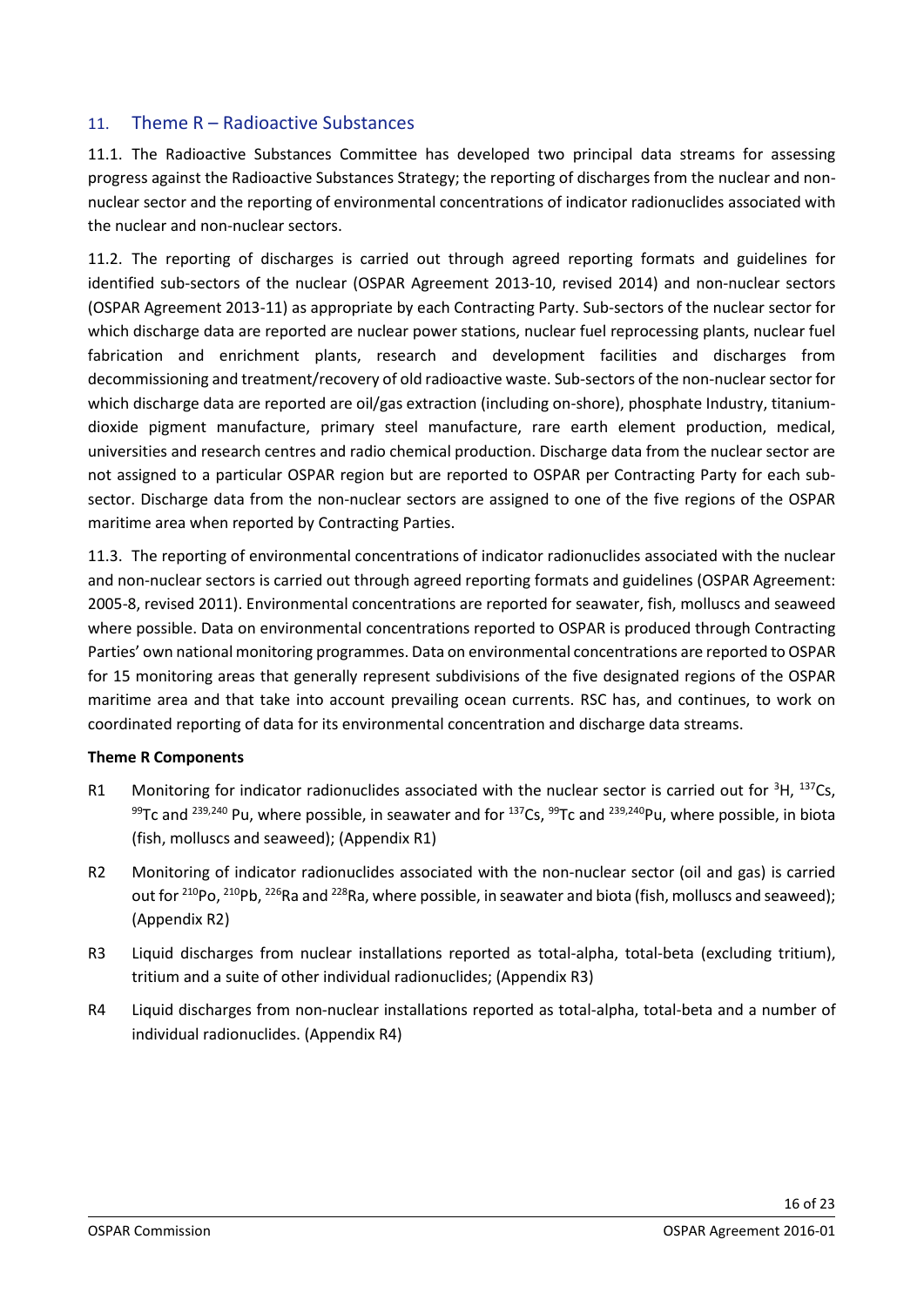## <span id="page-16-0"></span>Annex 1: Opting out

Guidance to Contracting Parties wishing to present a case for opting out of elements of the Coordinated Environmental Monitoring Programme (CEMP)

## <span id="page-16-1"></span>General

- 1. In applying this guidance, Contracting Parties should take into account:
	- a. OSPAR Recommendation 2014/18 on the Strategy for the Joint Assessment and Monitoring Programme (JAMP) and OSPAR Agreement 2014-2, which states that "Monitoring and assessment, based on scientific knowledge, of the seas is the indispensable basis for the management of human activities in our seas. This programme describes the strategy, themes and products that OSPAR Contracting Parties are committed to deliver, through collaborative efforts in OSPAR, over the period 2014-2021";
	- b. This guidance is based on and aims to be consistent with the 'Guidance to Contracting Parties wishing to present a case for opting out of part(s) of CEMP' in previous versions of the CEMP;
	- c. For the differing sections of the CEMP, differing degrees of commitment to monitoring activity will have been established historically in the different OSPAR themes. This guidance does not change such commitments.

2. Where alternative national monitoring approaches are delivering data that can be reasonably integrated into the development or assessment of a component of the CEMP, these do not require an optout.

3. Opt-outs will not apply retrospectively to existing CEMP parameters under Themes E and H of the CEMP. It should be noted that this would not preclude OSPAR making decisions as a whole on suitability of ongoing monitoring of any of the parameters, including those under the Themes E and H in the future.

4. The approach OSPAR will apply for all parameters/indicators, apart from existing Themes E and H parameters, is that Contracting Parties should present to the relevant Committee or the Coordination Group (CoG) their intentions for implementation of components of the CEMP as adoption of them arises, or on any subsequent change in circumstances. Such decisions on implementation should be accompanied by a justification for partial implementation of the CEMP, but should not be subject to approval by the Committees. Noting also that not all components of the CEMP will apply to all OSPAR regions. The justification prepared by Contracting Parties should take into account the following guidance:

## <span id="page-16-2"></span>**Justifications**

5. The approach OSPAR takes to opt-outs from monitoring commitments is underscored by a risk-based approach. The following justifications have been identified to date, for opting out of elements of the CEMP:

- i. for pressure/input monitoring, the pressure/input in question has not occurred and is unlikely to occur in all, or a specified part, of the maritime area where the Contracting Party has responsibility and the pressure /input is unlikely to cause transboundary impacts;
- ii. for biodiversity/ecosystem monitoring the concern identified by OSPAR related to the species or habitat is not present or is unlikely to be present in all, or a specified part, of the maritime area where the Contracting Party has responsibility;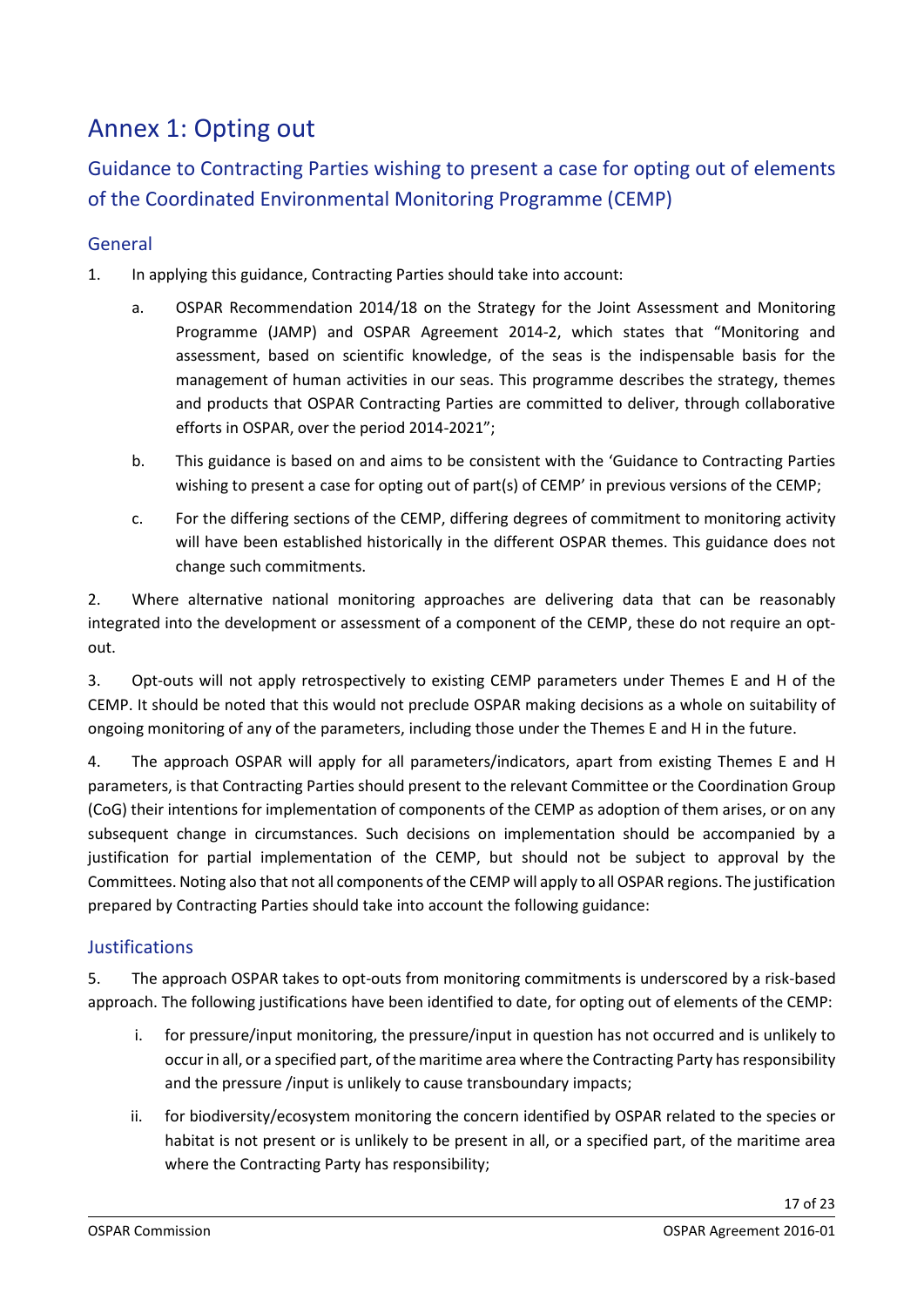- iii. the particular approach for monitoring adopted elsewhere in OSPAR is not proportionate to the risks/pressures that occur in the Contracting Party's waters. An alternative monitoring strategy should be proposed in this case;
- iv. monitoring may impose excessive costs in terms of financial/human resources in relation to the risks/damage involved;
- v. the problem in question occurred in the past but is now no longer a problem or concern in all, or a specified part, of the maritime area where the Contracting Party has responsibility;

6. Contracting Parties should, as appropriate, set out information to explain in more detail the justifications above.

### <span id="page-17-0"></span>Review

7. For every situation where a Contracting Party has opted out of implementing part of the CEMP, the Contracting Party in question should review the situation at least every six years.

8. The outcome of this review should be reported to the relevant thematic Committee.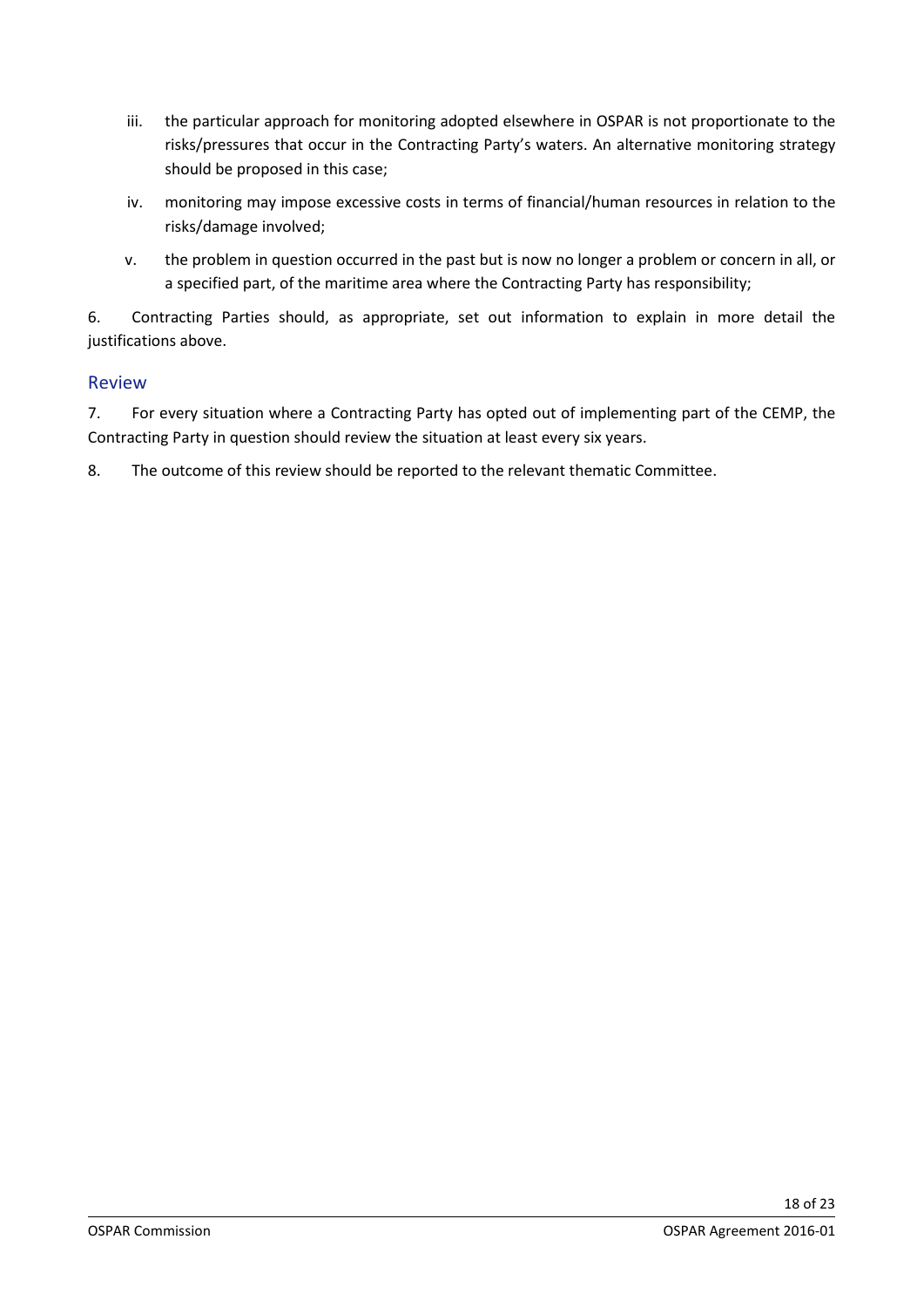## <span id="page-18-0"></span>Annex 2: Decision tree

### <span id="page-18-1"></span>Decision tree for considering whether a component should be included in the CEMP

1. The CEMP aims to set out simply and comprehensively all the monitoring that is carried out by OSPAR through its Contracting Parties that delivers OSPAR common assessments. However in order for a new monitoring component to be included in the CEMP the following requirements need to be met:

- a. the monitoring component should be identified under the North-East Atlantic Environment Strategy (NEAES) or EU Marine Strategy Framework Directive (MSFD);
- b. a background study (e.g. background document, or equivalent process) has been undertaken for the component that highlights:
	- the state, pressure or impact of the component to be monitored;
	- that the component is considered to be an issue for a significant part of the OSPAR maritime area and/or by a number of Contracting Parties; or
	- that it is a key indicator of the state of the marine environment.
- c. a monitoring or data collection approach has been developed and has concluded that monitoring in the marine environment is required and has indicated the most appropriate parameters to be measured;
- d. proven, widely available and cost effective monitoring techniques exist for generation of data e.g. proven techniques for the analysis of the parameter in the chosen matrices.

2. If one or more requirements are not met, the component should not be included.

3. Where information is not sufficient to conclude whether or not a component meets any of the criteria set out in §1, the question of its inclusion should be revisited in the light of the collation of further information by the appropriate subsidiary body or lead country.

4. For monitoring and assessment of a component to be fully coordinated it needs to have in place the following coordination tools:

- (i) Technical guidelines for monitoring;
- (ii) Coordinated arrangements for data submission and management;
- (iii) Quality assurance;
- (iv) Assessment tools.

5. Progress in the development of these tools will be identified on each CEMP Appendix through the use of dashboard icons as outlined in §4.6 of the CEMP. It should be noted that for some CEMP elements due to the nature of certain issues it may take time, or in some case may not be possible, to fully develop all tools. The CEMP will therefore represent a continuum of monitoring from CEMP components where coordination tools are fully developed to those newly added and where coordination tools are under development.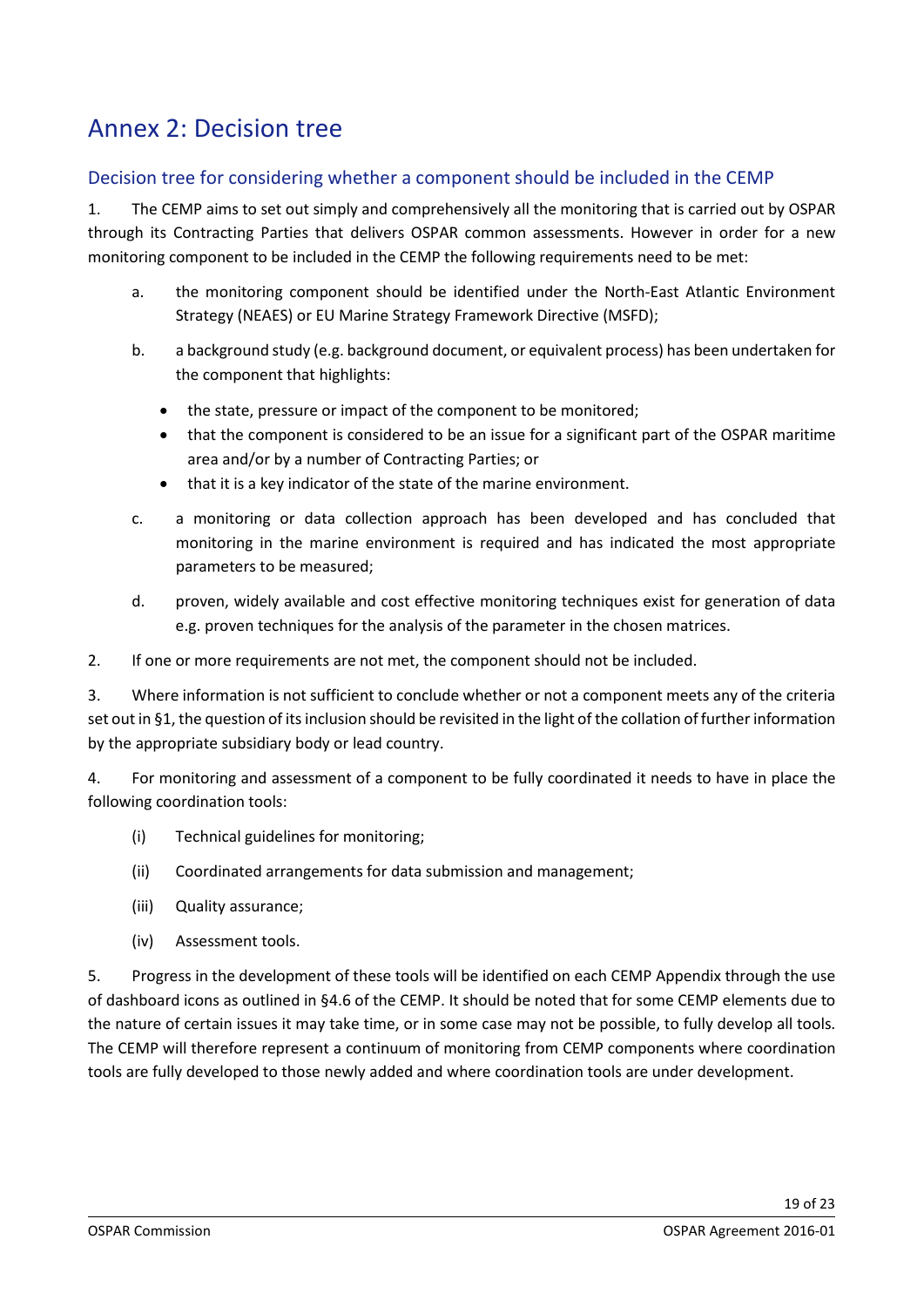## <span id="page-19-0"></span>Section III – CEMP Appendices

<span id="page-19-1"></span>The meeting of the Coordination Group in November 2019 agreed to make the CEMP Appendices available on OAP (CoG(2) 19/7/1, §5.3).

<https://oap.ospar.org/en/ospar-monitoring-programmes/cemp/cemp-appendices/>

### List of CEMP Appendices

CEMP Appendix A1 for ocean acidification CEMP Appendix BB1: Abundance and distribution of seals (M3) CEMP Appendix BB2: Cetacean abundance and distribution (M4) CEMP Appendix BB3: Grey seal pup production (M5) CEMP Appendix BB4: Marine bird abundance (B1) CEMP Appendix BB5: Marine bird breeding success/failure (B3) CEMP Appendix BB6: Fish abundance\* (FC-1) CEMP Appendix BB7: Proportion of large fish (LFI)\* (FC-2) CEMP Appendix BB8: Condition of benthic habitat defining communities (MMI)\* (BH2) CEMP Appendix BB9: Physical damage of predominant and special habitats\* (BH3) CEMP Appendix BB10: Plankton lifeforms (PH-1/FW-5) CEMP Appendix BB11: Plankton biomass and/or abundance (PH-2) CEMP Appendix BB12: Plankton diversity index (PH-3) CEMP Appendix BB13: Trends in arrival of new non-indigenous species (NIS3) CEMP Appendix BB14: Production of phytoplankton (FW2) CEMP Appendix BB15: Size composition in fish communities (FW3) CEMP Appendix BB16: Changes in average trophic level of marine predators (FW4) CEMP Appendix BB17: Habitat mapping database CEMP Appendix BB18: Marine mammal bycatch (M6) CEMP Appendix BB19: Mean maximum length of demersal fish and elasmobranchs (FC3) CEMP Appendix BE1 – Marine litter on Beaches CEMP Appendix BE2 – Marine litter on the sea floor CEMP Appendix BE3 – Plastic particles in fulmar stomachs CEMP Appendix BE4: Impulsive underwater noise CEMP Appendix BE5: Dumped conventional and chemical munitions CEMP Appendix BE6: Offshore renewable energy developments CEMP Appendix BE7: Dumping of wastes and other matter CEMP Appendix E1: Nutrients in seawater CEMP Appendix E2: Direct and indirect eutrophication effects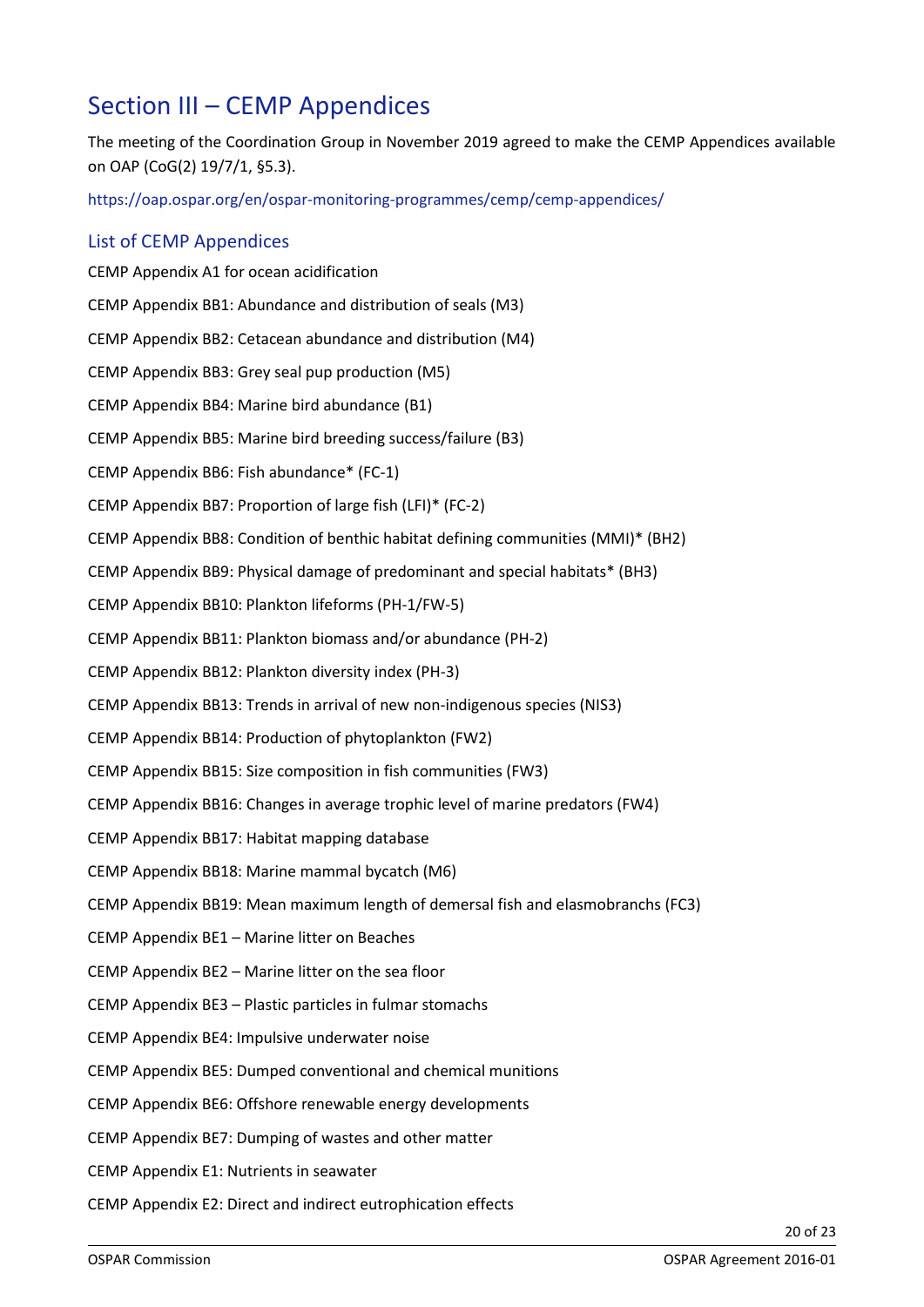CEMP Appendix H1 for mercury, cadmium and lead

CEMP Appendix H2 for PCBs

CEMP Appendix H3 for PAHs

CEMP Appendix H4 for organotins

CEMP Appendix H5 for Certain Brominated Flame Retardants (polybrominated diphenyl ethers + hexabromocyclododecane)

CEMP Appendix O1: Discharges, spills and emissions associated with the offshore oil and gas industry

CEMP Appendix R1: Environmental concentrations of radionuclides associated with the nuclear sector

CEMP Appendix R2: Environmental concentrations of radionuclides associated with the offshore oil and gas non-nuclear sector

CEMP Appendix R3: Liquid Discharges from Nuclear Installations (nuclear sector)

CEMP Appendix R4: Discharges of Radionuclides from the non-nuclear sectors

## Components of the pre-CEMP:

Appendix H6: Planar PCBs in sediment and biota Appendix H7: Alkylated PAHs in sediment and biota Appendix H8: Perfluorooctanesulphonic acid (PFOS) in sediment, biota and seawater AppendixH9: Polychlorinated dibenzodioxins and furans in sediment and biota Appendix H10: PAH and metal-specific relevant biological effects Appendix H11: General biological effects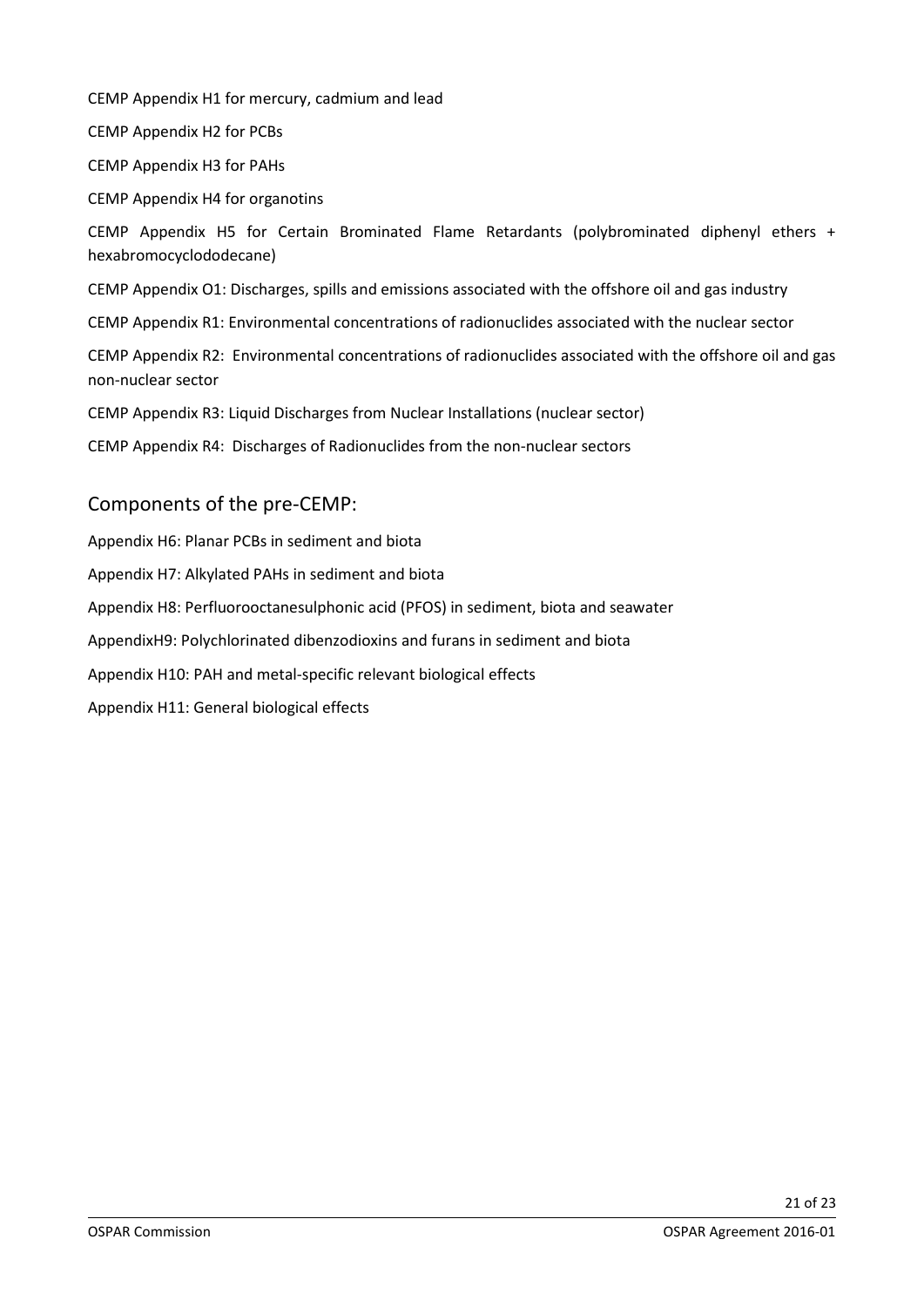## <span id="page-21-0"></span>Annex 3: Regions identified for the establishment of baselines of concentrations radioactive substances



| Region No. | <b>Region Name</b>                             |
|------------|------------------------------------------------|
|            | <b>Wider Atlantic</b>                          |
| 2          | Cap de la Haque Channel                        |
| 3          | <b>Channel East</b>                            |
| 4          | Irish Sea (Rep. of Ireland)                    |
| 5          | Irish Sea (Northern Ireland)                   |
| 6          | Irish Sea (Sellafield)                         |
| 7          | Scottish Waters (Dounreay)                     |
| 8          | North Sea South (Belgian and Dutch Coast)      |
| 9          | German Bight                                   |
| 10         | North Sea (NW, SE and Central)                 |
| 11         | North Sea (Skagerrak)                          |
| 12         | Kattegat                                       |
| 13         | Norwegian Coastal Current                      |
| 14         | Barents Sea                                    |
| 15         | Norwegian, Greenland Seas and Icelandic Waters |